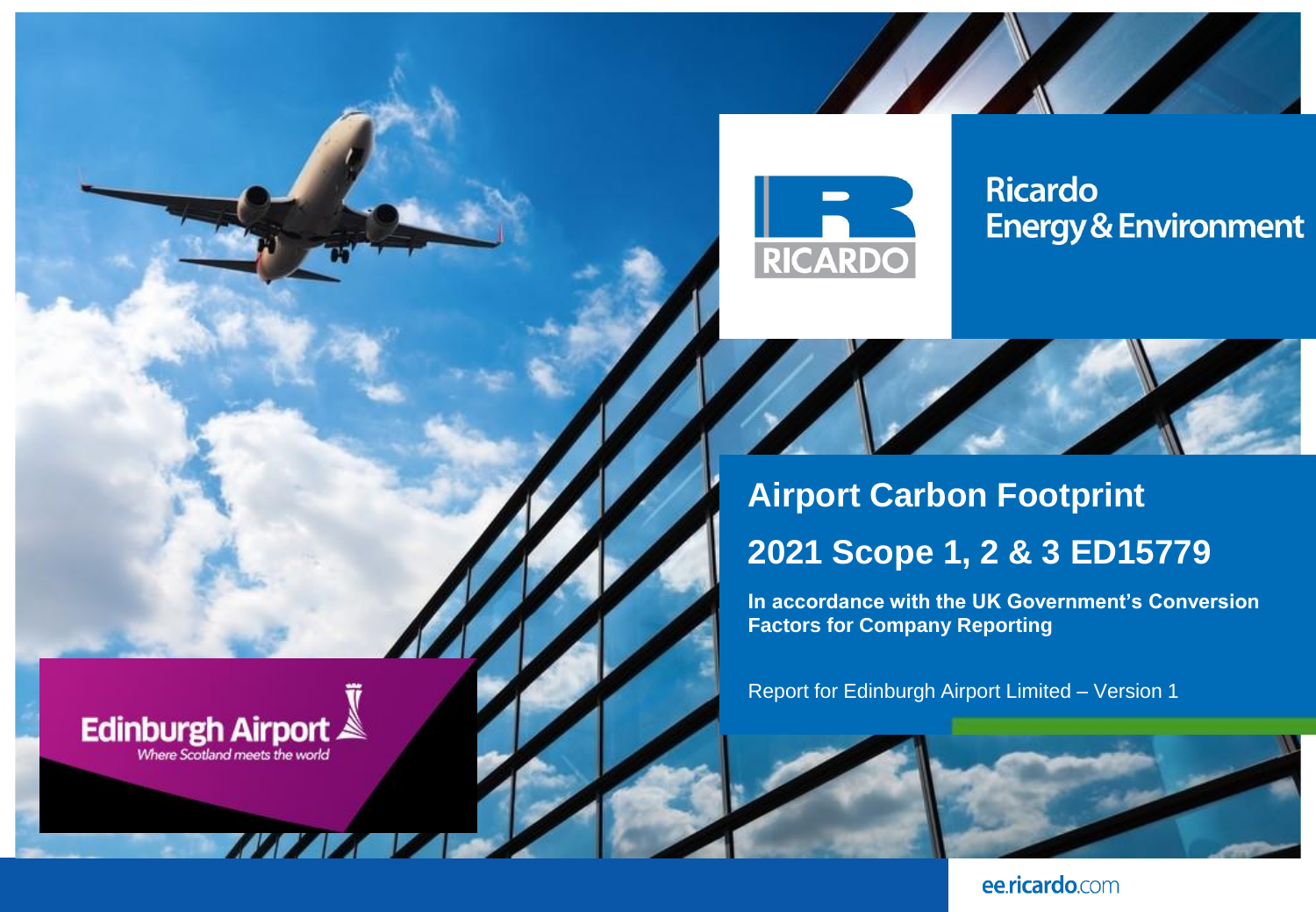# **Introduction**



### All Scope emissions =  $61,514$  tCO<sub>2</sub> $e^*$



\* Note that emissions figures shown in this report are calculated using the market-based methodology unless clearly indicated otherwise.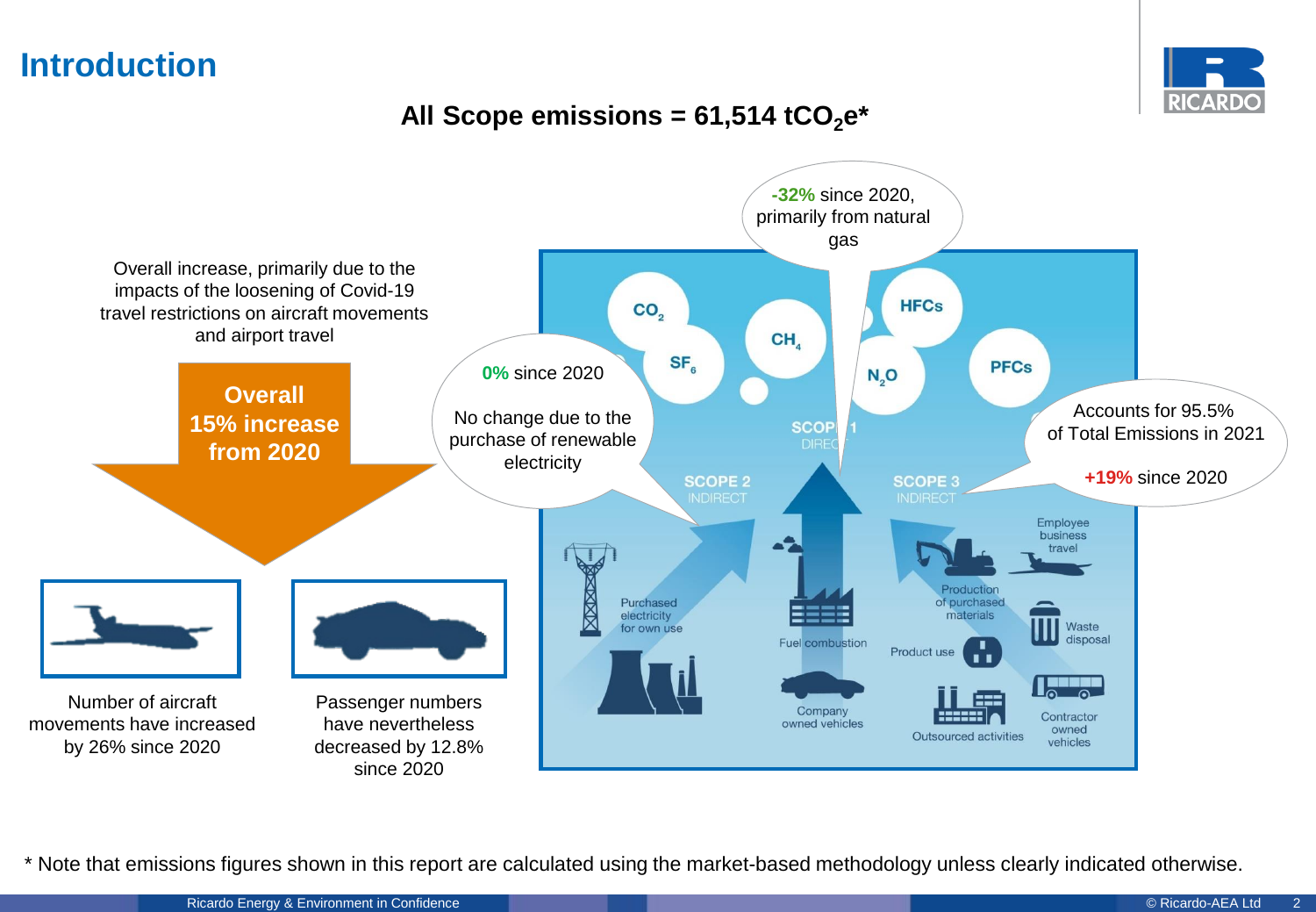# **Included Emissions Sources**

**RICARDO** 

**The following emissions sources are included in the 2021 carbon footprint for Edinburgh Airport:**

#### **Scope 1: Direct emissions:**

- Fuels burnt on site (boilers, generators, operational vehicles, fire training)
- Refrigerant gas losses
- Runway de-icer

#### **Scope 2: Indirect emissions:**

• Purchased electricity

### **Scope 3: Indirect emissions:**

- 3<sup>rd</sup> party operational vehicle fuels
- Tenant energy
- Aircraft LTO cycle, APU usage and engine testing
- Business travel
- Water supply and wastewater treatment
- Staff commute
- Passenger surface access
- Waste (disposal of materials)
- Runway de-icer

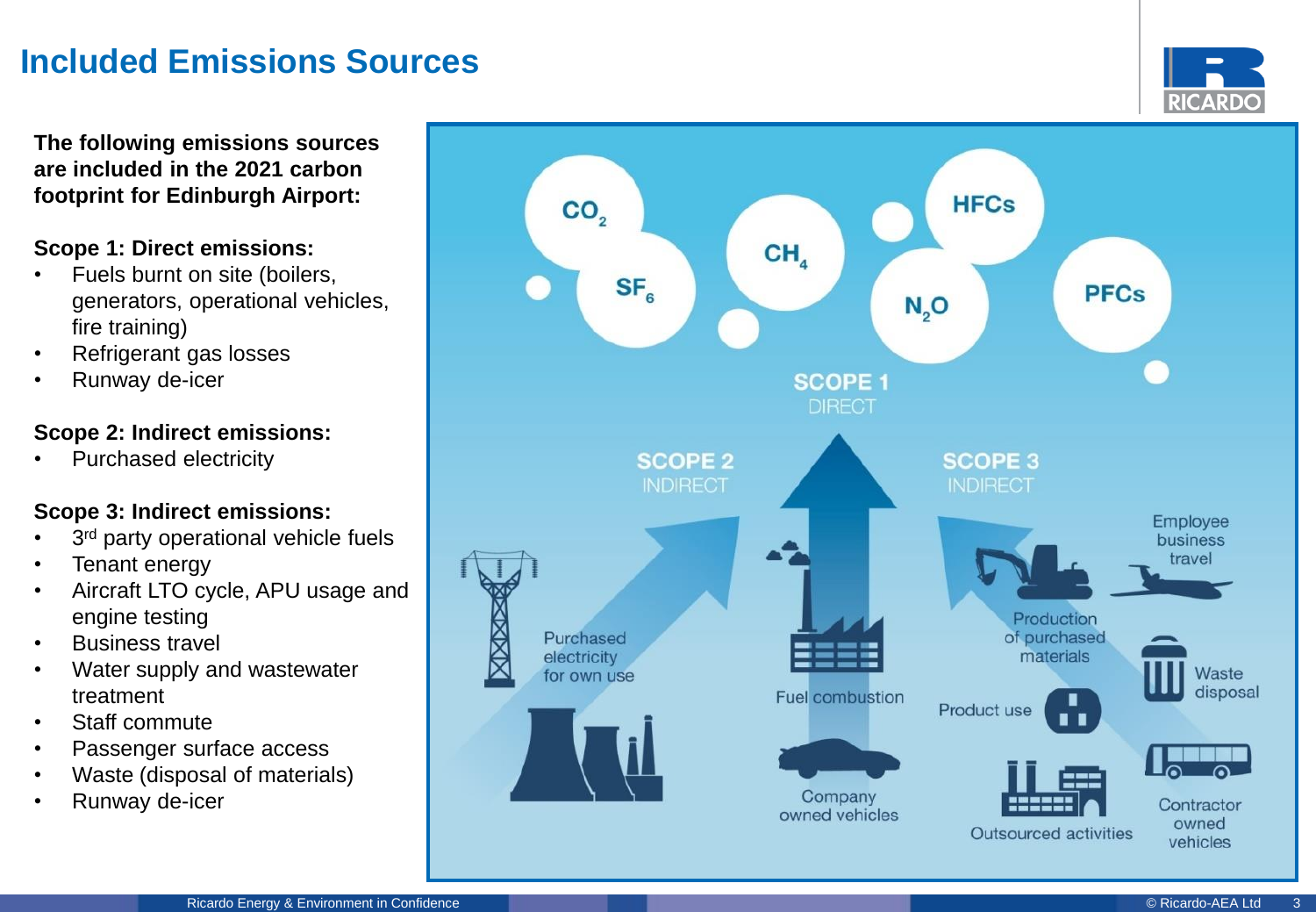# **Key Stats - Carbon Emissions by Scope 2021**





Scope 3 emissions are currently the largest contributor to Edinburgh Airport's carbon footprint. The majority of which are from aircraft activities and passenger access to the airport.

|                         | <b>Total 2021</b><br>emissions (tCO <sub>2</sub> e) | % of total<br>emissions |
|-------------------------|-----------------------------------------------------|-------------------------|
| <b>Scope 1</b>          | 2,707                                               | 4.4%                    |
| <b>Scope 2</b>          | 0                                                   | 0.0%                    |
| <b>Scope 3</b>          | 58,792                                              | 95.6%                   |
| <b>Outside of Scope</b> | 15                                                  | 0.0%                    |
| <b>Total</b>            | 61,514                                              | 100.0%                  |

#### **Scope 1:**

Emissions on-site, or an associated process, from the combustion of fossil fuels, e.g. natural gas, oil, LPG and company-owned vehicles.

#### **Scope 2:**

Emissions associated with the use of electricity imported from the grid or from a third party supplier of energy in the form of heat or electricity.

### **Scope 3:**

Emissions arising as a direct consequence of the use of goods or services provided by the company. For Edinburgh Airport this would be the operation of the airport. Sources include aircraft movements, passenger and staff travel to the airport, airside activities, waste disposal, water and business travel.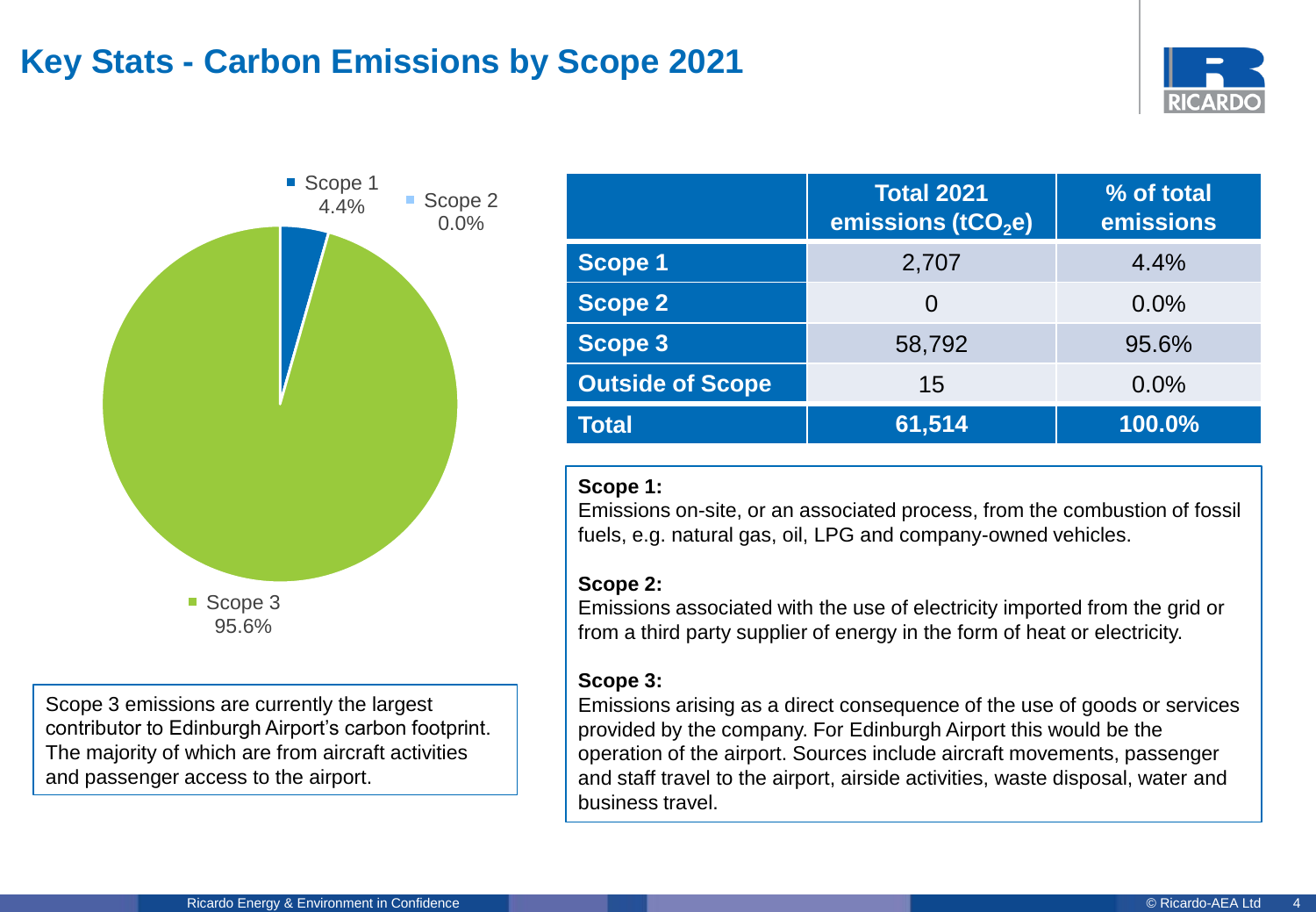

<span id="page-4-0"></span>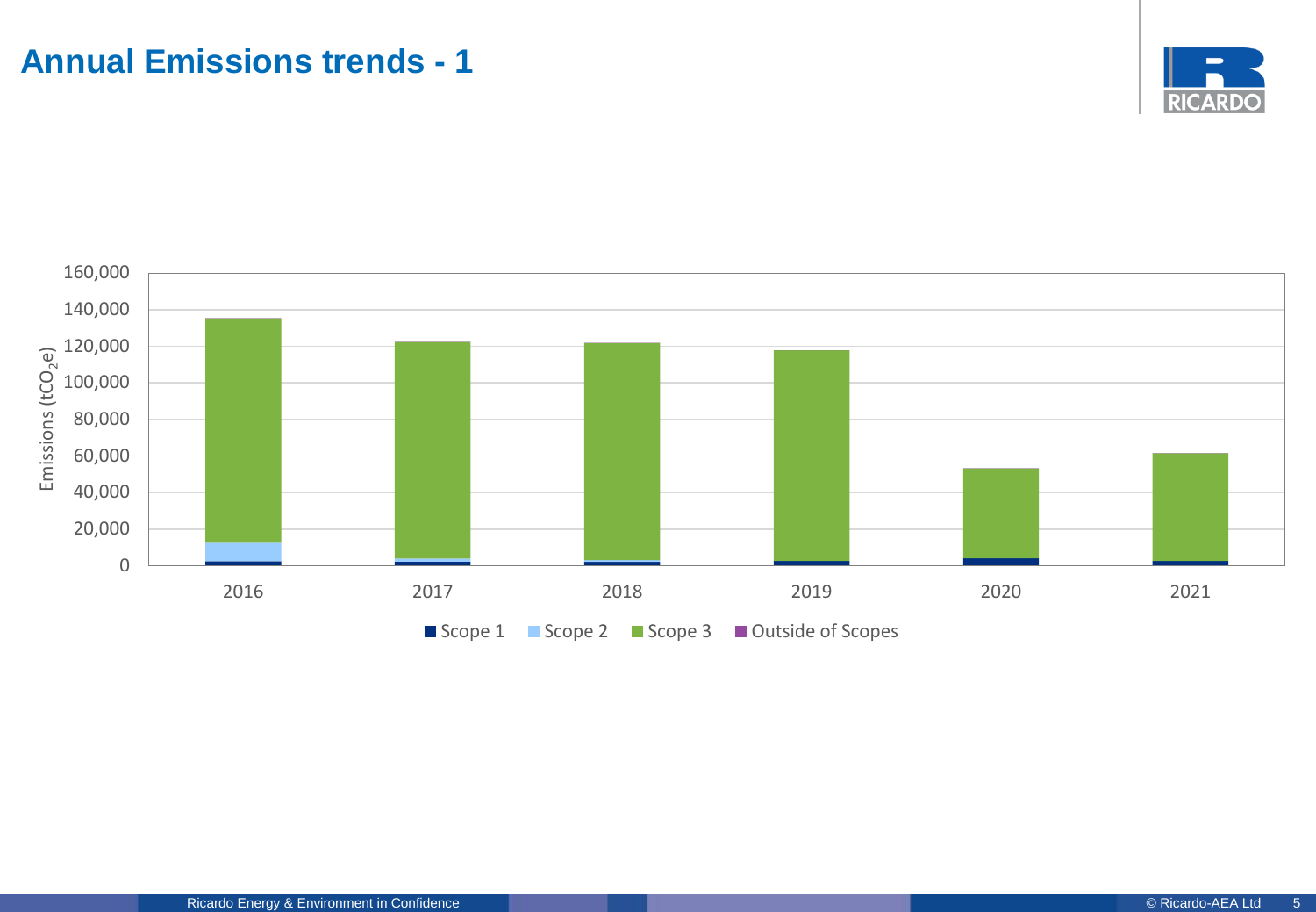# <span id="page-5-0"></span>**Key Stats - Intensity Metrics comparison over time - 1**



Intensity metrics allow comparison over time against other factors that fluctuate and have an impact on the environmental performance of the airport. The two chosen key performance indicators are aircraft traffic movements (ATM) and passenger numbers (PAX).

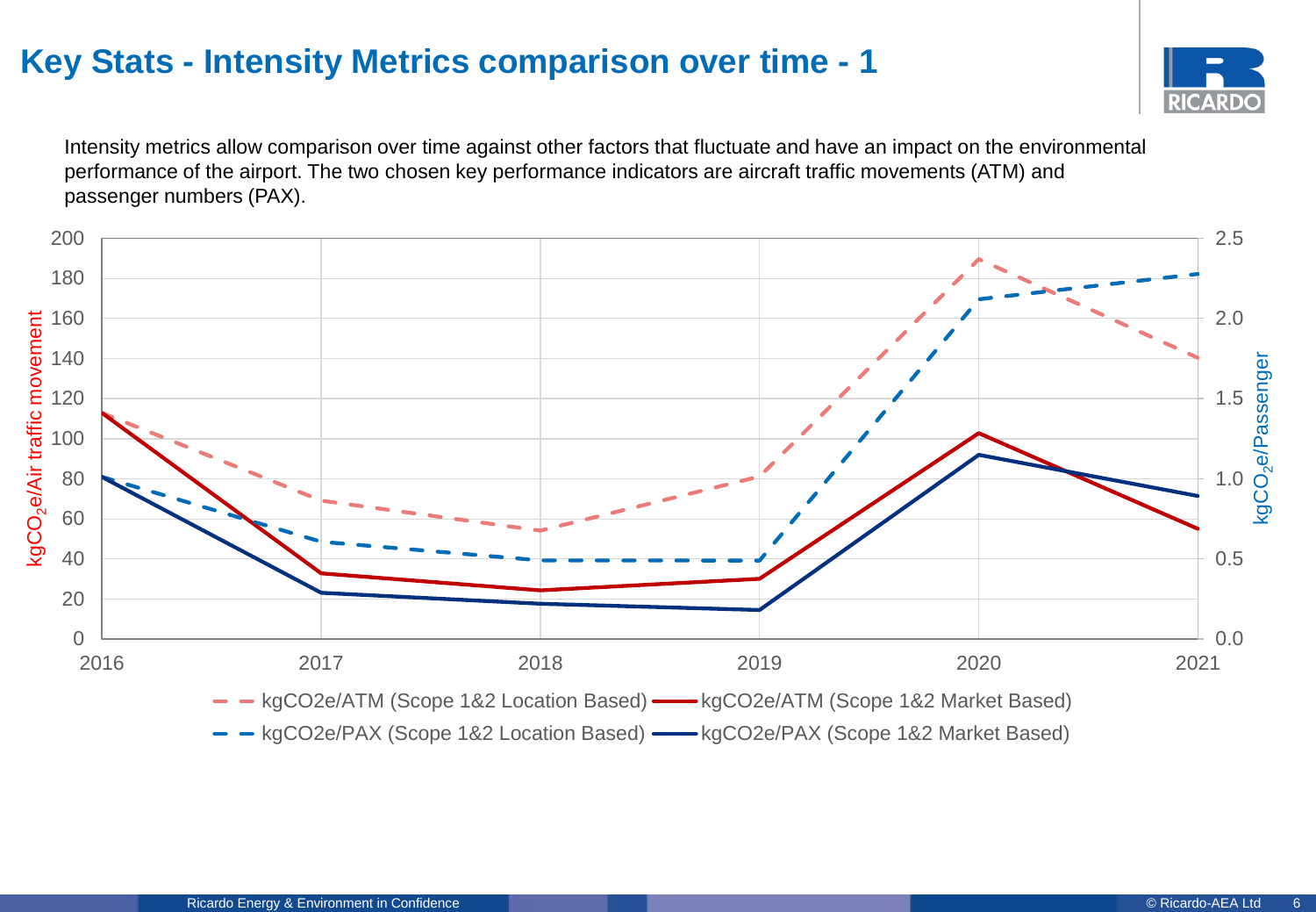# **Key Stats - Intensity Metrics comparison over time - 2**



This chart shows intensity metrics for Scope 1&2 kgCO<sub>2</sub>e/passenger (PAX) and kgCO<sub>2</sub>e/air traffic movement (ATM) for both location and market based reporting methodologies.

|                                                                                                 | 2016       | 2017       | 2018       | 2019       | 2020      | 2021      |
|-------------------------------------------------------------------------------------------------|------------|------------|------------|------------|-----------|-----------|
| <b>ATM</b>                                                                                      | 110,813    | 117,938    | 129,755    | 130,959    |           | 49,167    |
| <b>PAX</b>                                                                                      | 12,366,187 | 13,428,271 | 14,304,993 | 14,743,137 | 3,477,754 | 3,031,319 |
| % Change in ATM<br>(year-on-year)                                                               | 9.7%       | 6.4%       | 10.0%      | 0.9%       | $-65.5%$  | 8.8%      |
| % Change in PAX<br>(year-on-year)                                                               | 11.1%      | 8.6%       | 6.5%       | 3.1%       | $-76.4%$  | $-12.8%$  |
|                                                                                                 |            |            |            |            |           |           |
| Scope 1 & 2 ( $tCO2e$ )<br><b>Location Based Scope 2</b><br>Tenant energy in Scope 3 in<br>2020 | 12,511     | 8,151      | 7,025      | 7,226      | 7,356     | 6,904     |
| kgCO <sub>2</sub> e/ATM                                                                         | 112.9      | 69.1       | 54.1       | 55.2       |           | 140.4     |
| kgCO <sub>2</sub> e/PAX                                                                         | 1.0        | 0.6        | 0.5        | 0.5        | 2.1       | 2.3       |
|                                                                                                 |            |            |            |            |           |           |
| Scope 1 & 2 ( $tCO2e$ )<br><b>Market Based Scope 2</b><br>Tenant energy in Scope 3 in<br>2020   | 12,511     | 3,869      | 3,160      | 2,682      | 3,980     | 2,707     |
| kgCO <sub>2</sub> e/ATM*                                                                        | 112.9      | 32.8       | 24.4       | 20.5       | 88.2      | 55.1      |
| kgCO <sub>2</sub> e/PAX*                                                                        | 1.0        | 0.3        | 0.2        | 0.2        | 1.1       | 0.9       |

\* Note that for 2015-2017 no figures for the market based methodology are available, so the location method has been applied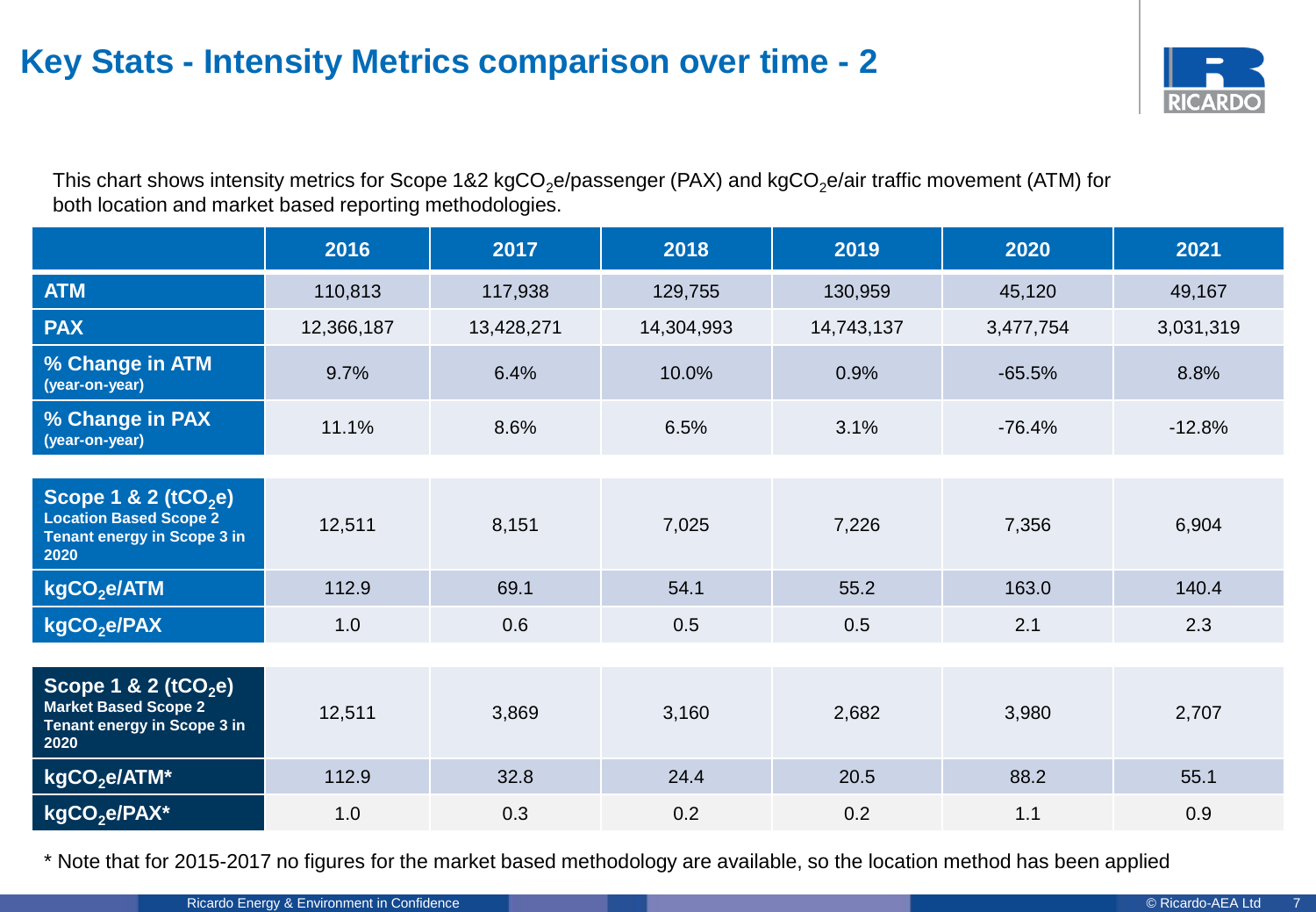### **Table of Contents**



- [Introduction](#page-4-0)
- **[Included Emissions Sources](#page-4-0)**
- Key Stats [Carbon Emissions by Scope 2020](#page-4-0)
- Key Stats [All Scopes Summary](#page-4-0)
- Key Stats [Intensity Metric](#page-5-0)
- [Background](#page-13-0)
- [Carbon Emissions by Source and Activity 2020](#page-14-0)
- [Scope 1 Emissions Sources](#page-9-0)
- [Scope 2 Location and Market Based Emissions](#page-10-0)
- [Comparison of Electricity Consumption and Carbon Emissions](#page-11-0)
- [Scope 3 Emissions Sources](#page-12-0)
- **[Annual Emissions Trends](#page-15-0)**
- [Data Sources Review](#page-20-0)
- [Recommendations](#page-20-0)
- [Methodologies](#page-21-0)
- [Location Based Emissions](#page-27-0)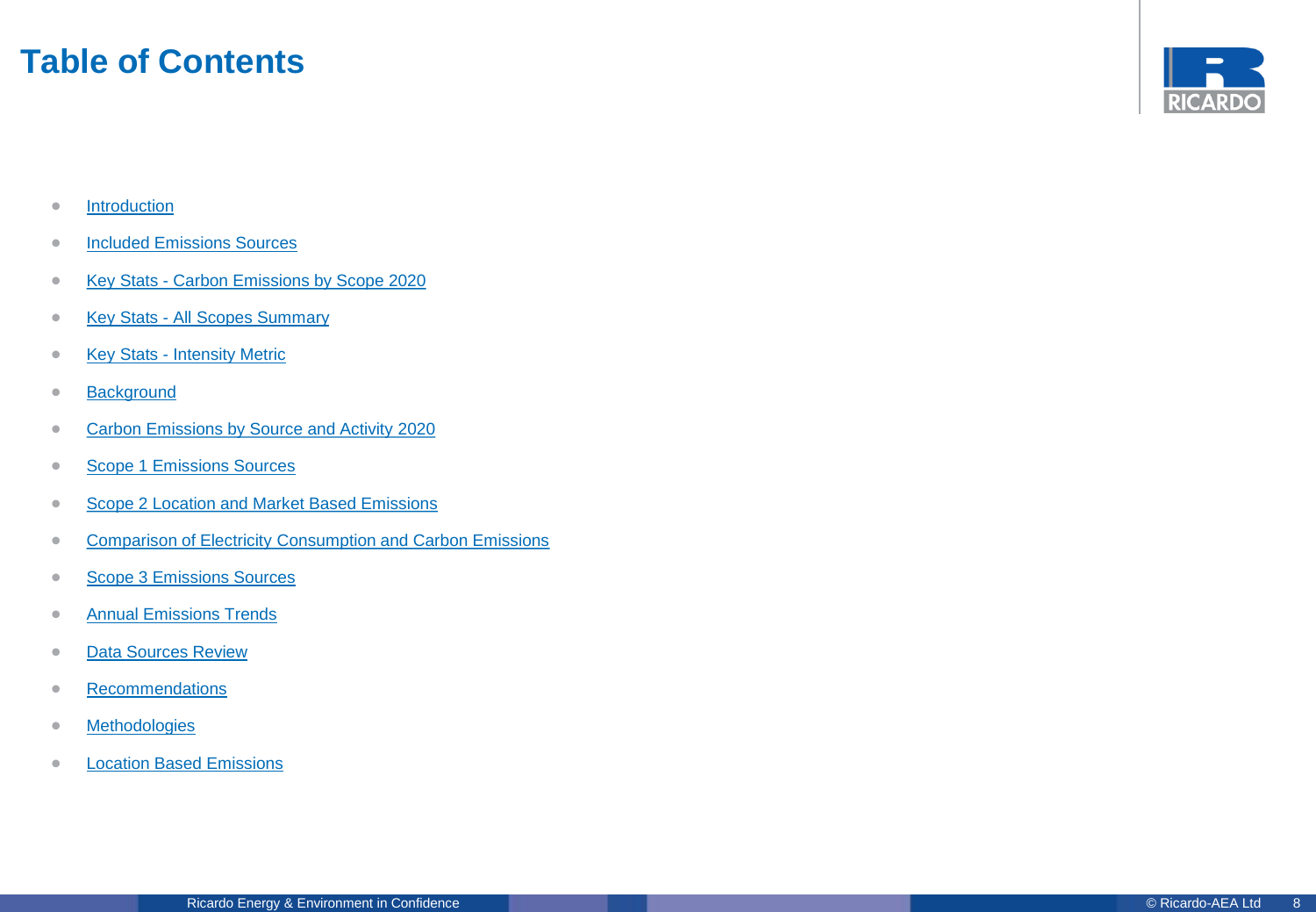# **Background**



Edinburgh Airport is located at Ingliston, on the outskirts of Edinburgh, Scotland. It was the busiest airport in Scotland in 2019, operating 365 days per year serving 14.7 million passengers and handling around 131,000 aircraft movements. During 2021, Edinburgh Airport has been restricted in its ability to provide air travel to passengers, primarily as a result of Covid-19 restrictions. This has meant that the airport has had significantly reduced aircraft movements and passenger numbers (approximately 3.3 million). Edinburgh Airport currently employs 500 full time employees (FTE), many of whom typically commute to the airport by car or public transport. To continue operating in an environmentally responsible manner, it is important for the airport to monitor and manage all its emissions from all operations.

The calculation of the annual carbon footprint will help Edinburgh Airport understand the different areas which contribute to their overall carbon footprint and monitor changes on a yearly basis. This process will help identify improvement opportunities, which will ultimately reduce Edinburgh Airport's carbon footprint and associated costs. In addition, the success of any management strategies previously implemented can be evaluated. It is also a requirement of ACA accreditation to complete a carbon footprint and compare the scope 1 and 2 emissions to a three year rolling average.

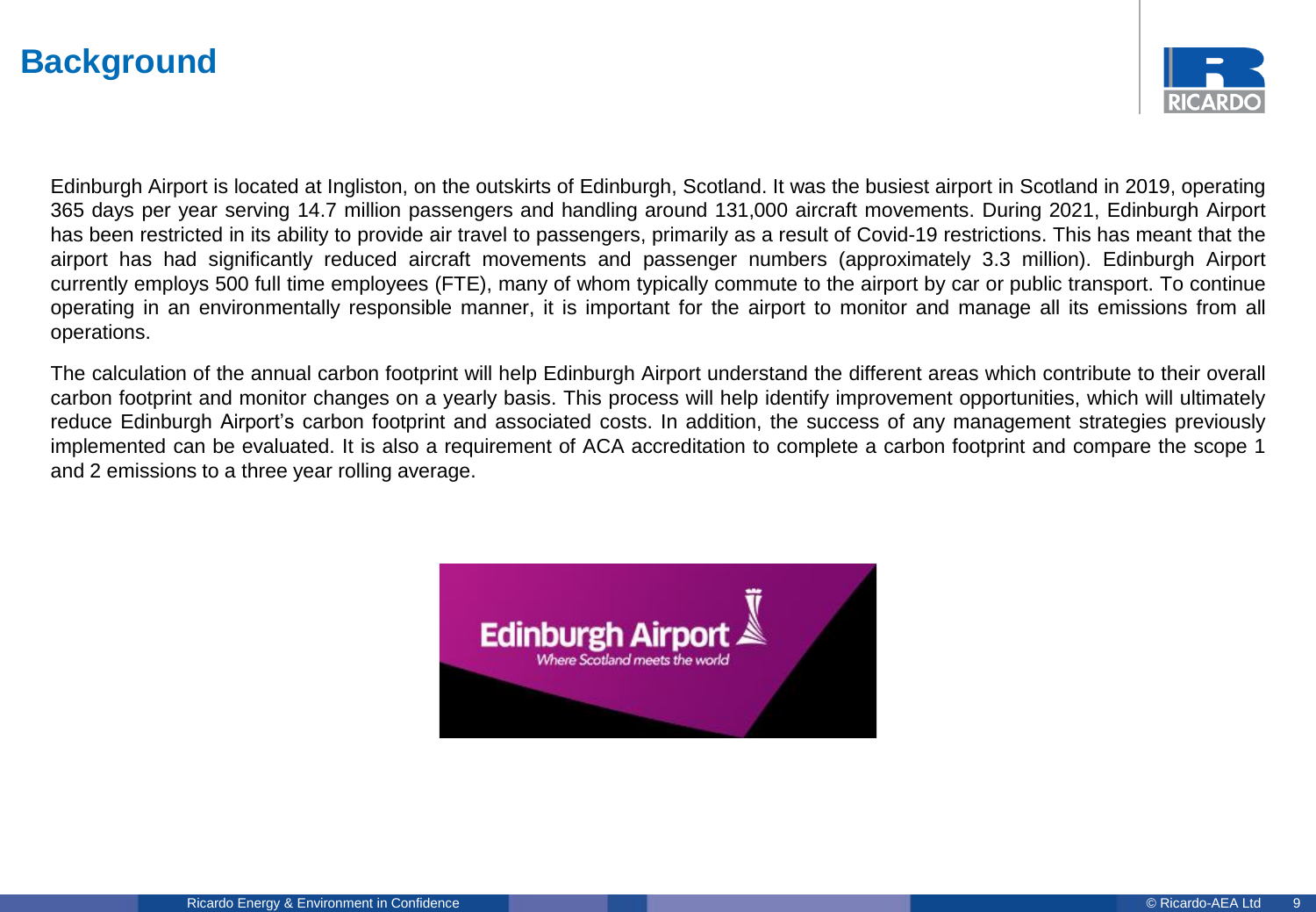# <span id="page-9-0"></span>**Scope 1 Emissions Sources (Market Based)**





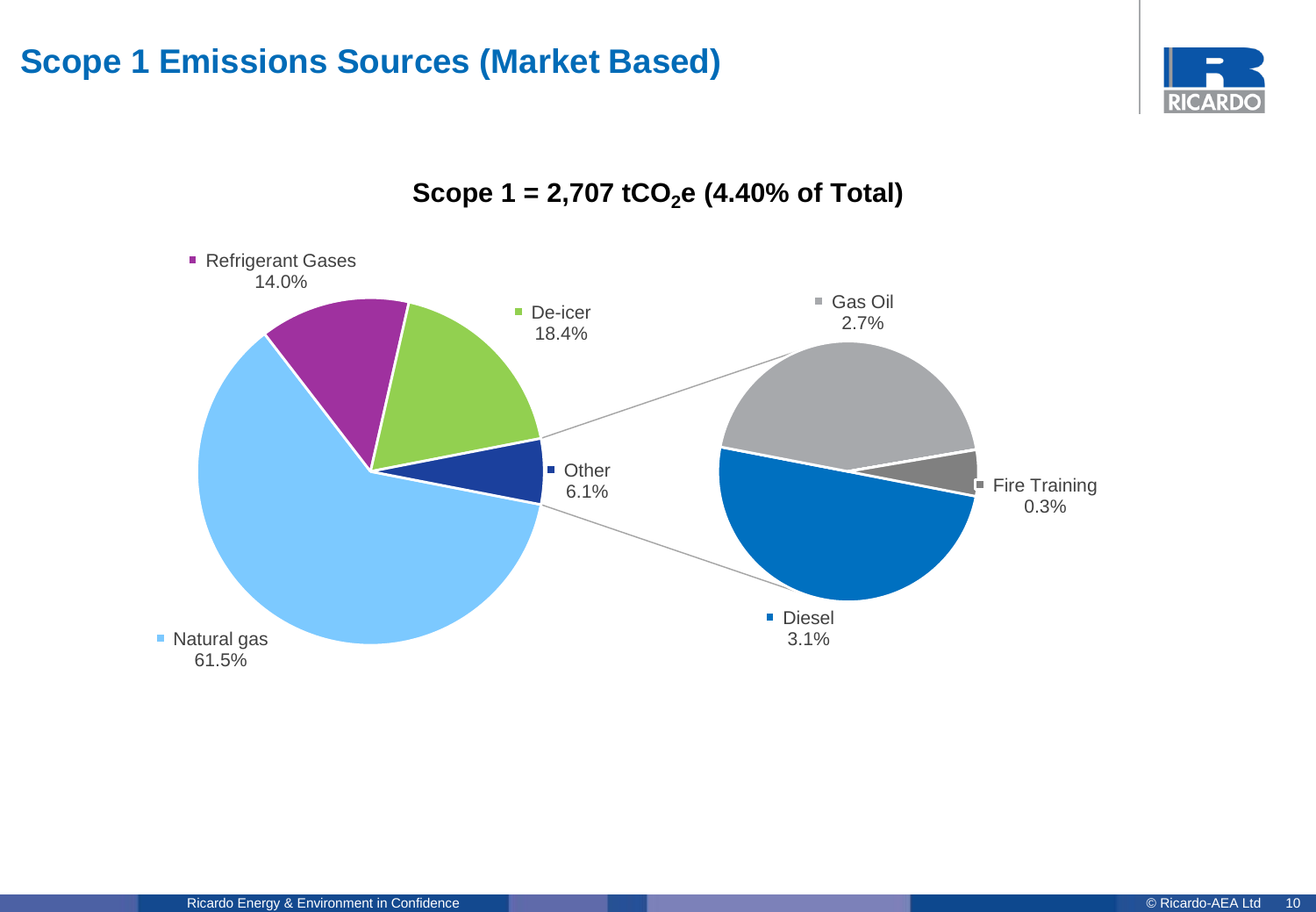# <span id="page-10-0"></span>**Scope 2: Location and Market Based Emissions**



### **Scope 2 = 0 tCO2e (0.0% of Total)**

Scope 2 emissions relate to the electricity consumption at the airport. These can be calculated as:

- Location-based method; this reflects the average emissions intensity of macro-scale (regional/national) electricity grids where energy consumption occurs. Companies reporting using this method should use the regional/National Grid average emission factor. In the UK, this would be sourced from the Defra/DECC UK Government conversion factors for Company Reporting.
- Market-based method; this reflects the emissions from the electricity that a company is purchasing. Energy suppliers in the EU are already required, by law, to disclose to consumers the fuel mix and GHG emissions associated with their portfolio or tariffs. This airport selects to purchase energy that is greener than the National Grid average emissions factor. The advantage of procuring energy that is higher in renewable energy sources than that of the National Grid average emissions factor is outlined in the table below.

|                                                   | Location-based (tCO <sub>2</sub> e) | Market-based ( $tCO2e$ ) |
|---------------------------------------------------|-------------------------------------|--------------------------|
| <b>Airport Electricity Emissions</b><br>(Scope 2) | 3,169                               |                          |

• Here, market-based emissions are zero because Edinburgh Airport purchased 100% green electricity from its energy suppliers. This has been corroborated against a supplier-issued statement and REGO certificates.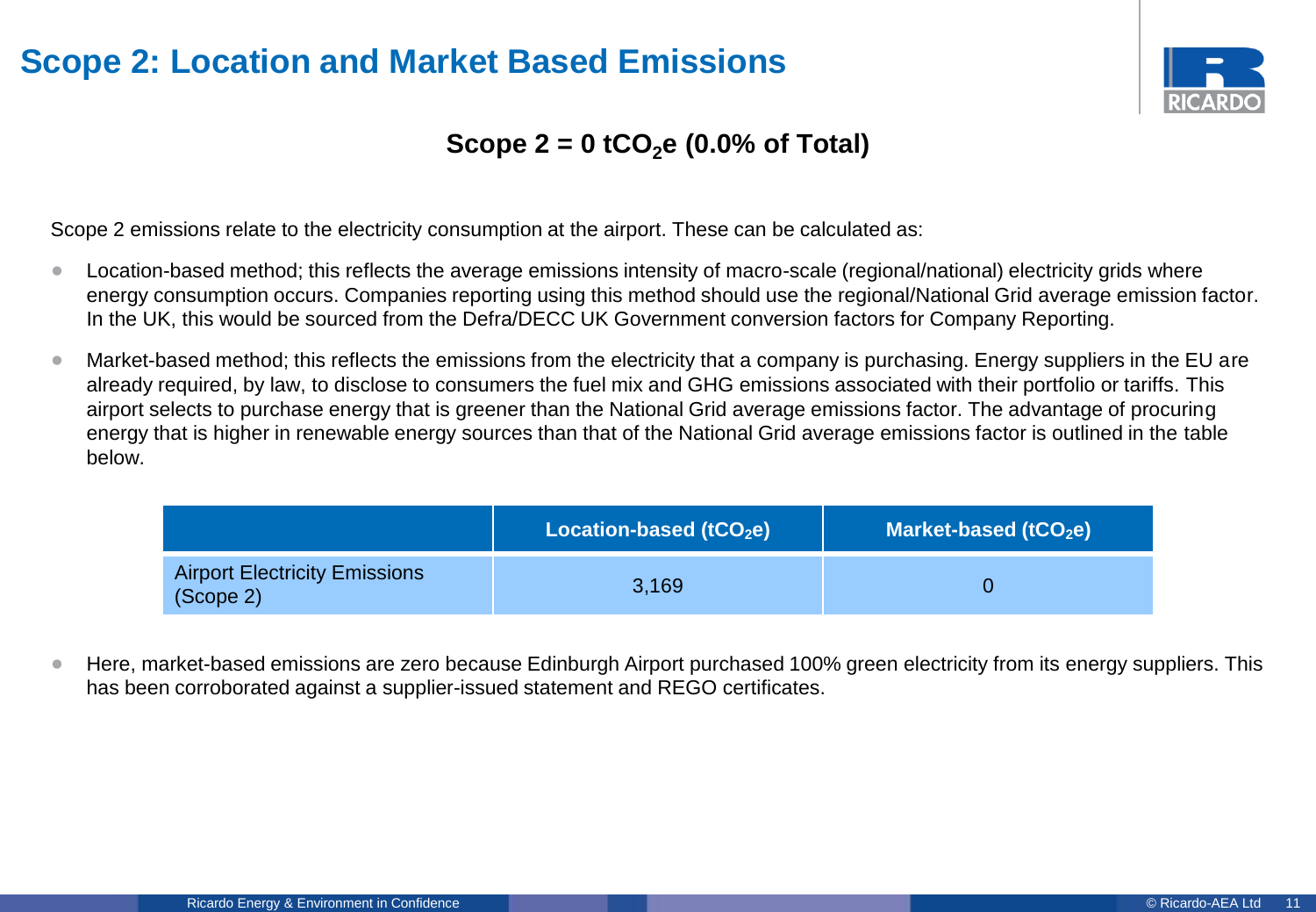# <span id="page-11-0"></span>**Comparison of Electricity Consumption and Carbon Emissions**





**Emissions (tCO2e) -Conductrial** Electricity (kWh)

The emissions in the figure above are the location based electricity emissions. Electricity consumption fell by 29% between 2019 and 2021 due to COVID-19 and the associated impact this had on airport operations.

Note: to allow for better comparison to previous years, the figures for electricity emissions above include both airport (Scope 2) and tenant (Scope 3) electricity use. All figures exclude transmission and distribution (T&D) losses emissions.

Ricardo Energy & Environment in Confidence **Confidence Confidence** Confidence Confidence Confidence Confidence Confidence Confidence Confidence Confidence Confidence Confidence Confidence Confidence Confidence Confidence C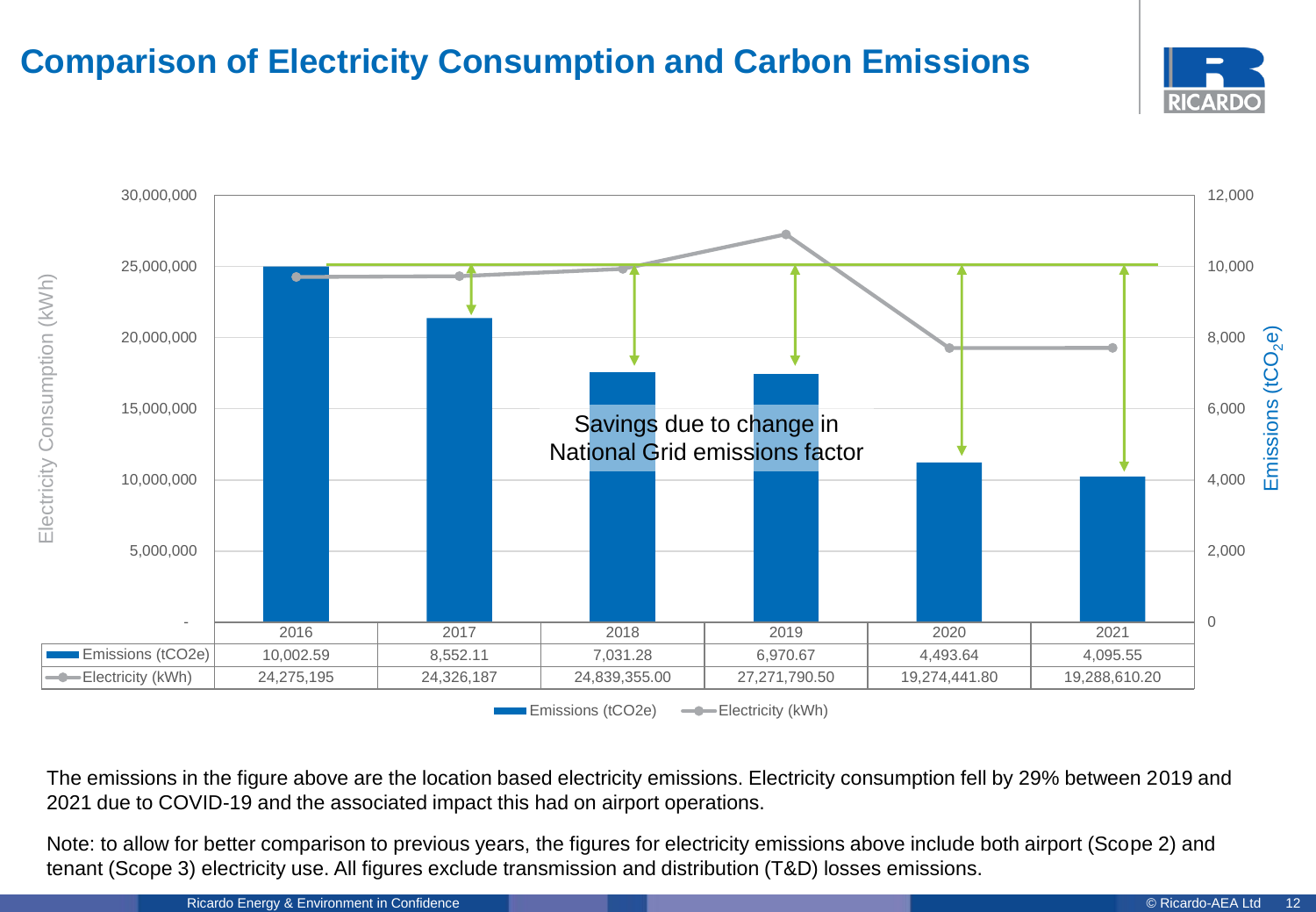### <span id="page-12-0"></span>**Scope 3 Emissions Sources (Market Based)**



### **Scope 3 = 58,792 tCO2e (95.5% of Total)**

Unlike Scope 1 and Scope 2 emissions, emissions categorised as Scope 3 are not generally under the direct control of the airport.

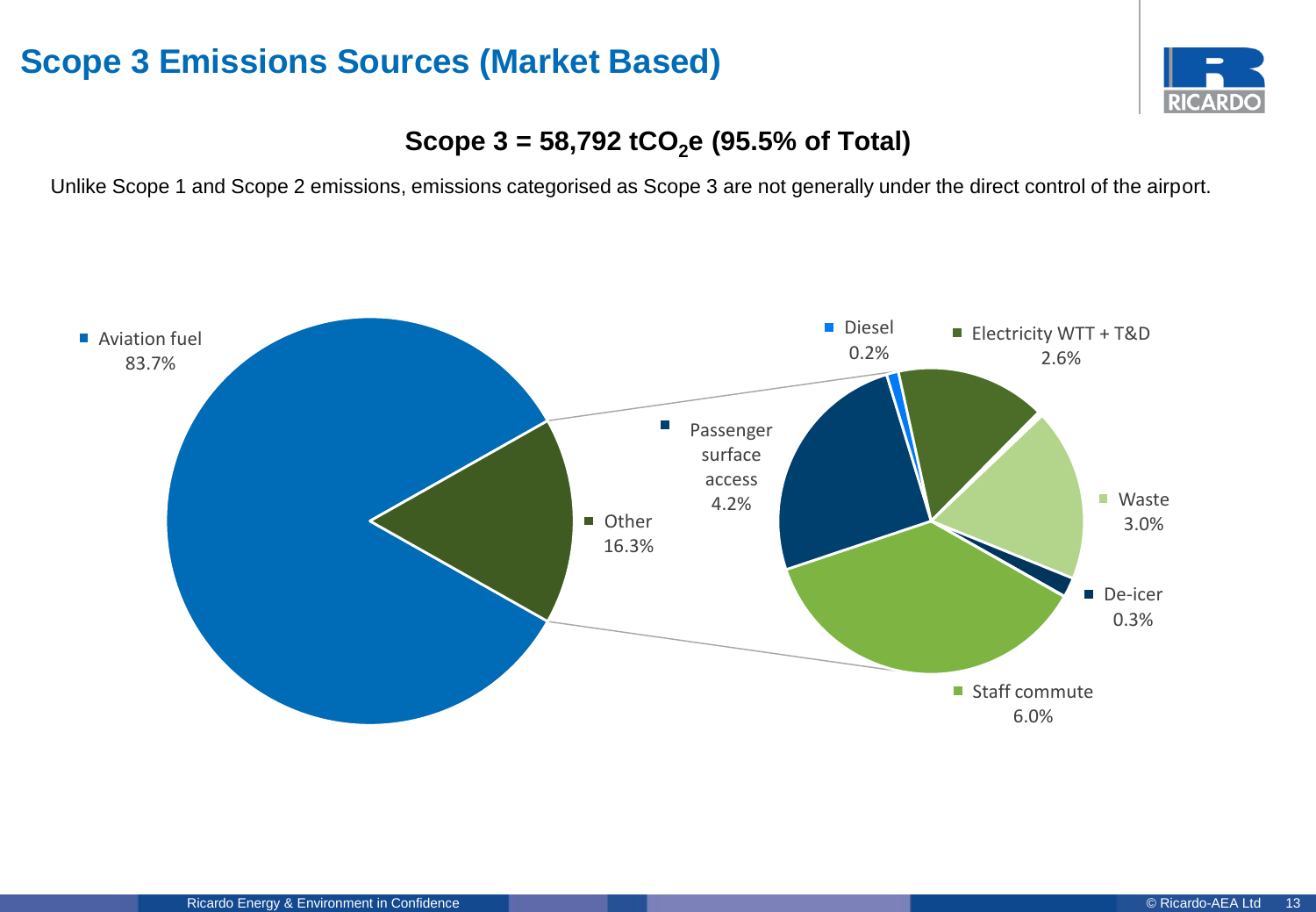# <span id="page-13-0"></span>**Carbon Emissions by Source and Activity 2021 - 1**





All Scopes carbon emissions split by source/activity

#### Scopes 1 and 2 carbon emissions split by source/activity Scope 3 carbon emissions split by source/activity

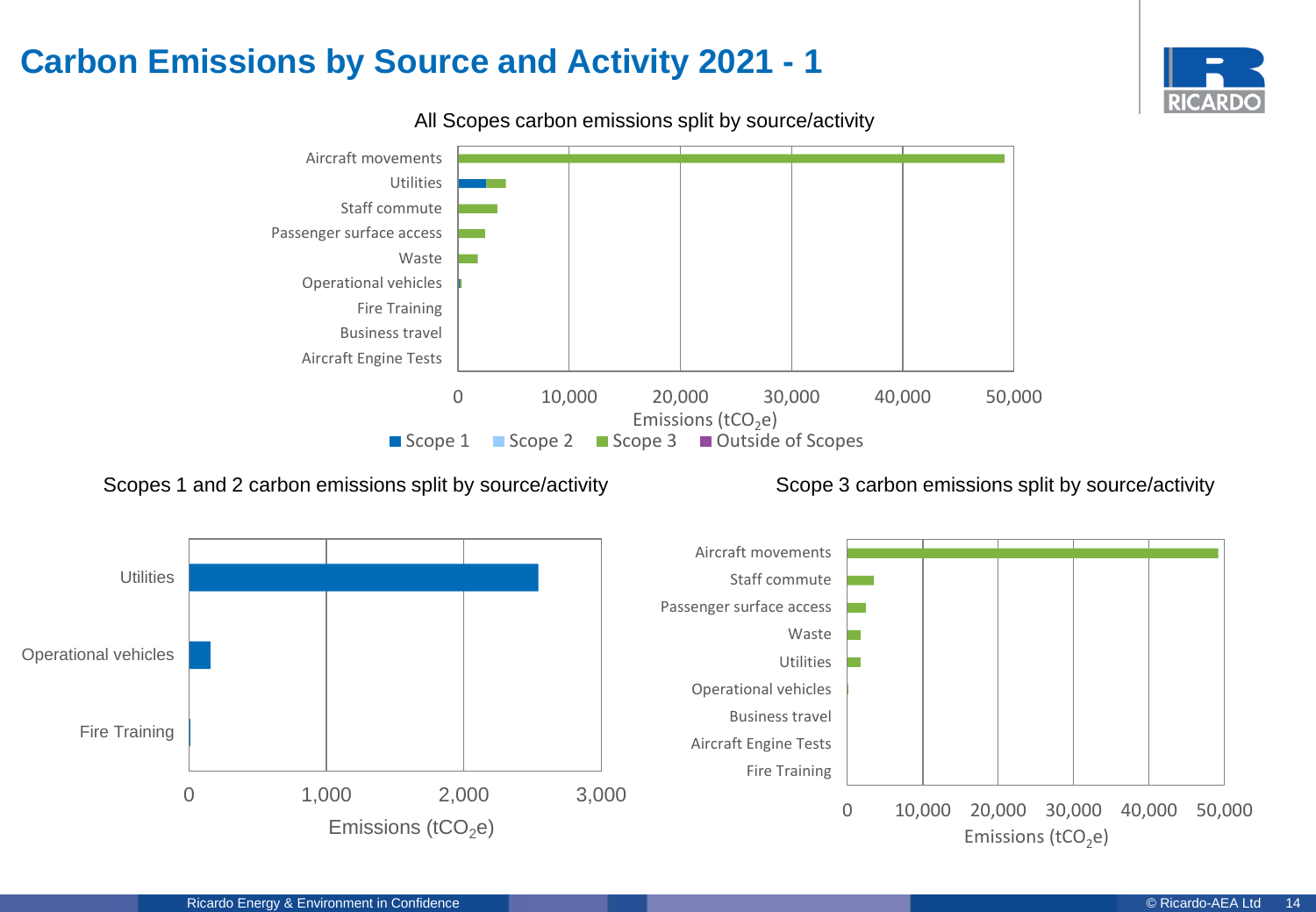# <span id="page-14-0"></span>**Carbon Emissions by Source and Activity 2021 - 2**



| <b>Market Based Emissions (tCO2e)</b> | Emissions (tCO <sub>2</sub> e) | % of Scope | % of Total Emissions |
|---------------------------------------|--------------------------------|------------|----------------------|
| Scope 1 - Total                       | 2,707                          | 100.00%    | 4.4%                 |
| Airport natural gas                   | 1,665                          | 61.50%     | 2.71%                |
| Airport de-icer                       | 498                            | 18.4%      | 0.81%                |
| Airport operational vehicles          | 156                            | 5.8%       | 0.25%                |
| Refrigerants                          | 379                            | 14.0%      | 0.62%                |
| Fire training                         | 9                              | 0.3%       | 0.02%                |
| Business travel (fuel purchase)       | $\mathbf 0$                    | 0.00%      | 0.00%                |
| Scope 2 - Total                       | 0.0                            | 0.00%      | 0.00%                |
| <b>Airport electricity</b>            | 0.0                            | 0.00%      | 0.00%                |
| Scope 3 - Total                       | 58,792                         | 100.00%    | 95.60%               |
| <b>Aircraft movements</b>             | 49,167                         | 83.65%     | 79.95%               |
| Passenger surface access              | 2,443                          | 4.16%      | 3.97%                |
| <b>Staff commute</b>                  | 3,521                          | 5.99%      | 5.73%                |
| Waste                                 | 1,759                          | 2.98%      | 2.85%                |
| <b>Electricity T&amp;D</b>            | $\mathbf 0$                    | 0.00%      | 0.00%                |
| Third party de-icer                   | 198                            | 0.34%      | 0.32%                |
| Third party operational vehicles      | 141                            | 0.24%      | 0.23%                |
| Water                                 | 37                             | 0.04%      | 0.04%                |
| Aircraft engine tests                 | $\overline{2}$                 | 0.00%      | 0.00%                |
| Tenant natural gas                    | 4                              | 0.01%      | 0.01%                |
| <b>Business travel</b>                | $\overline{\mathbf{4}}$        | 0.01%      | 0.01%                |
| <b>Tenant electricity</b>             | 1,523                          | 2.59%      | 2.48%                |
| <b>Outside of Scope - Total</b>       | 15                             | 100.00%    | 0.02%                |
| Operational vehicles (diesel)         | 12                             | 80.47%     | 0.02%                |
| Fire training (diesel and wood)       | 3                              | 19.53%     | 0.00%                |
| <b>Total</b>                          | 61,514                         |            | 100.00%              |

Ricardo Energy & Environment in Confidence © Ricardo-AEA Ltd 15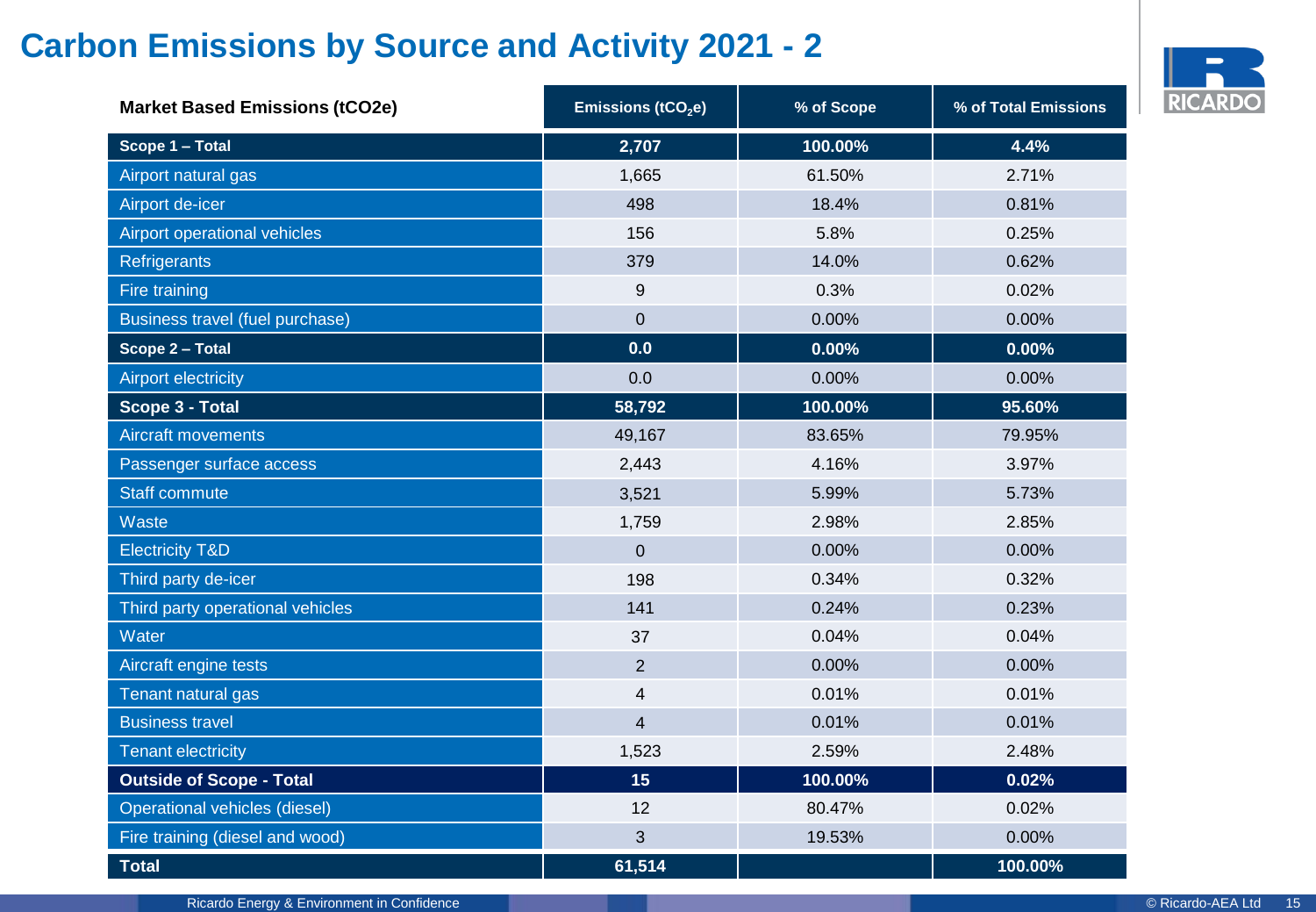<span id="page-15-0"></span>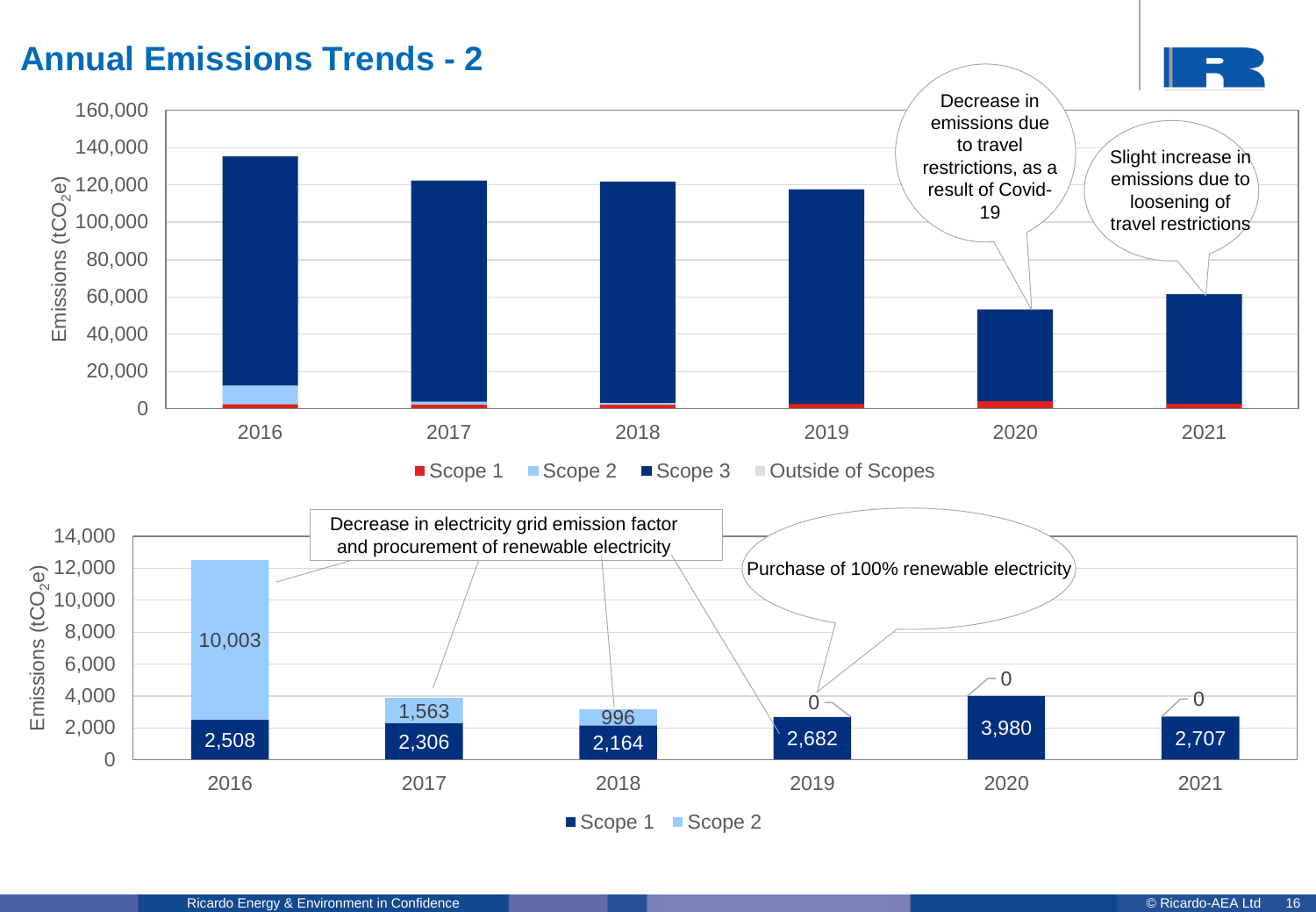

The table below shows the figures from the charts on the previous slide, as well as the % year-on-year (y-o-y) change of the different emissions scopes.

| <b>Emissions by Scope</b>     | 2016 emissions<br>(tCO <sub>2</sub> e) | 2017 emissions<br>(tCO <sub>2</sub> e) | 2018 emissions<br>(tCO <sub>2</sub> e) | 2019 emissions<br>(tCO <sub>2</sub> e) | 2020 emissions<br>(tCO <sub>2</sub> e) | 2021 emissions<br>(tCO <sub>2</sub> e) |
|-------------------------------|----------------------------------------|----------------------------------------|----------------------------------------|----------------------------------------|----------------------------------------|----------------------------------------|
| Scope 1                       | 2,508                                  | 2,306                                  | 2,164                                  | 2,682                                  | 3,980                                  | 2,707                                  |
| <b>Scope 2</b>                | 10,003                                 | 1,563                                  | 996                                    | 0                                      | $\mathbf 0$                            | $\mathbf 0$                            |
| Scopes 1 and 2                | 12,511                                 | 3,869                                  | 3,160                                  | 2,682                                  | 3,980                                  | 2,707                                  |
| Scope 3                       | 122,850                                | 118,580                                | 118,594                                | 115,110                                | 49,354                                 | 58,792                                 |
| <b>Outside of Scope</b>       | 3                                      | 3                                      | 14                                     | 21                                     | 15                                     | 15                                     |
| <b>Total emissions</b>        | 135,364                                | 122,453                                | 121,768                                | 117,813                                | 53,366                                 | 61,514                                 |
|                               |                                        |                                        |                                        |                                        |                                        |                                        |
| Scope 1 % y-o-y change        | $-8%$                                  | $-8%$                                  | $-6%$                                  | 24%                                    | 48%                                    | $-32%$                                 |
| Scope 2 % y-o-y change        | $-6%$                                  | $-84%$                                 | $-36%$                                 | $-100%$                                | N/A                                    | N/A                                    |
| Scope 1 & 2 % y-o-y<br>change | $-6%$                                  | $-69%$                                 | $-18%$                                 | 48%<br>$-15%$                          |                                        | $-32%$                                 |
| Scope 3 % y-o-y change        | 1%                                     | $-3%$                                  | 0%                                     | $-3%$                                  | $-57%$                                 | 19%                                    |
| <b>Outside of Scope</b>       | $-20%$                                 | 21%                                    | 305%                                   | 56%                                    | $-31%$                                 | 3%                                     |
| Total % y-o-y change          | 0%                                     | $-9%$                                  | $-1%$                                  | $-4%$                                  | $-55%$                                 | 15%                                    |

\* In 2017 tenant energy is moved to Scope 3.

\*\* In 2019 electricity is purchased from 100% renewable energy.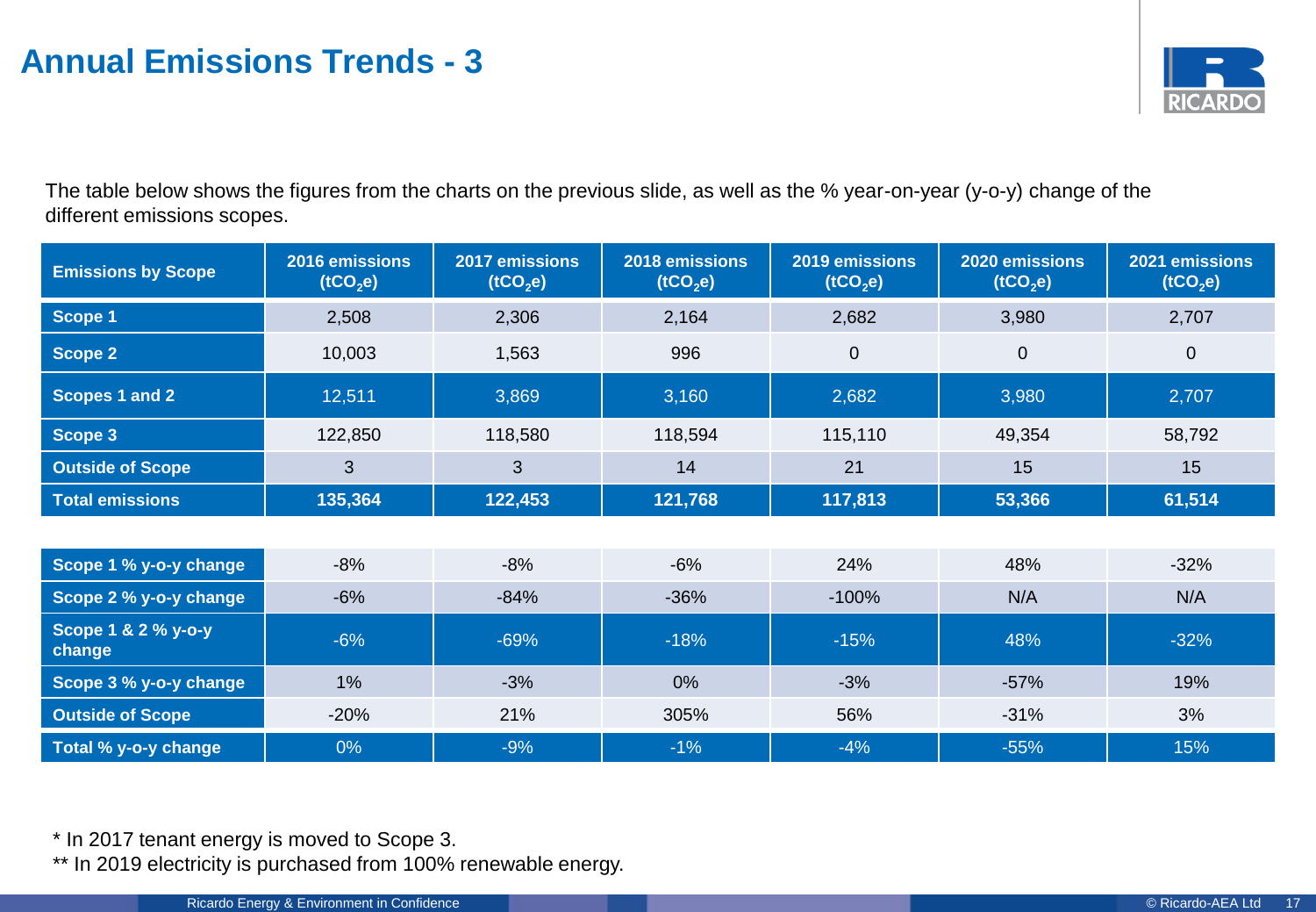| <b>Market Based Emissions</b><br>(tCO2e) | 2016                    | 2017           | 2018    | 2019           | 2020           | 2021           |
|------------------------------------------|-------------------------|----------------|---------|----------------|----------------|----------------|
| Scope 1 - Total                          | 2,508                   | 2,306          | 2,164   | 2,682          | 3,980          | 2,707          |
| Airport natural gas                      | 1,849                   | 1,817          | 1,607   | 2,104          | 3,350          | 1,665          |
| Airport de-icer                          |                         |                |         |                | 415            | 498            |
| Airport operational vehicles             | 376                     | 427            | 439     | 534            | 208            | 156            |
| Refrigerants                             | 282                     | 60             | 100     | 30             | 6              | 379            |
| Fire training                            | $\overline{2}$          | $\overline{2}$ | 17      | $\overline{2}$ |                | 9              |
| Gas oil                                  |                         |                |         | 12             | $\overline{0}$ | $\Omega$       |
| Business travel (fuel purchase)          |                         |                | 1.43    | 0.08           | 0.02           | $\Omega$       |
| Scope 2 - Total                          | 10,003                  | 1,563          | 996     | 0              | 0              |                |
| <b>Airport electricity</b>               | 10,003                  | 1,563          | 996     | $\mathbf 0$    | $\mathbf 0$    | $\Omega$       |
| <b>Scope 3 - Total</b>                   | 122,850                 | 119,304        | 119,039 | 115,110        | 49,354         | 58,778         |
| <b>Aircraft movements</b>                | 102,094                 | 96,428         | 98,822  | 89,034         | 38,882         | 49,167         |
| Passenger surface access                 | 13,634                  | 14,599         | 13,197  | 13,042         | 2,309          | 2443           |
| <b>Staff commute</b>                     | 619                     | 631            | 544     | 6,679          | 4,231          | 3521           |
| Waste                                    | 3,703                   | 4,188          | 3,008   | 3,328          | 1,753          | 1750           |
| Electricity T&D & WTT (Gen, T&D)         | 2,543                   | 2,291          | 1,731   | 1,647          | 1,060          | 1,523          |
| Third party de-icer                      |                         |                |         |                | 531            | 198            |
| Third party operational vehicles         |                         |                | 914     | 755            | 282            | 141            |
| Water                                    | 63                      | 178            | 184     | 233            | 112            | 37             |
| Aircraft engine tests                    | 194                     | 124            | 84      | 83             | 101            | $\overline{2}$ |
| Tenant natural gas                       |                         | 142            | 82      | 181            | 71             | 4.01           |
| <b>Business travel</b>                   |                         |                | 28      | 129            | 24             | 4.45           |
| <b>Tenant electricity</b>                |                         | 724            | 445     | $\overline{0}$ | $\overline{0}$ | $\Omega$       |
| <b>Outside of Scope - Total</b>          | $\overline{\mathbf{3}}$ | 14             | 14      | 21             | 15             | 15             |
| Operational vehicles (diesel)            | 3                       | 3              | 14      | 21             | 12             | 12             |
| Fire training (diesel and wood)          | 0.02                    | 0.00           | 0.00    | 0.02           | 3              | 3              |
| <b>Total</b>                             | 135,364                 | 123,187        | 122,213 | 117,813        | 53,349         | 61,514         |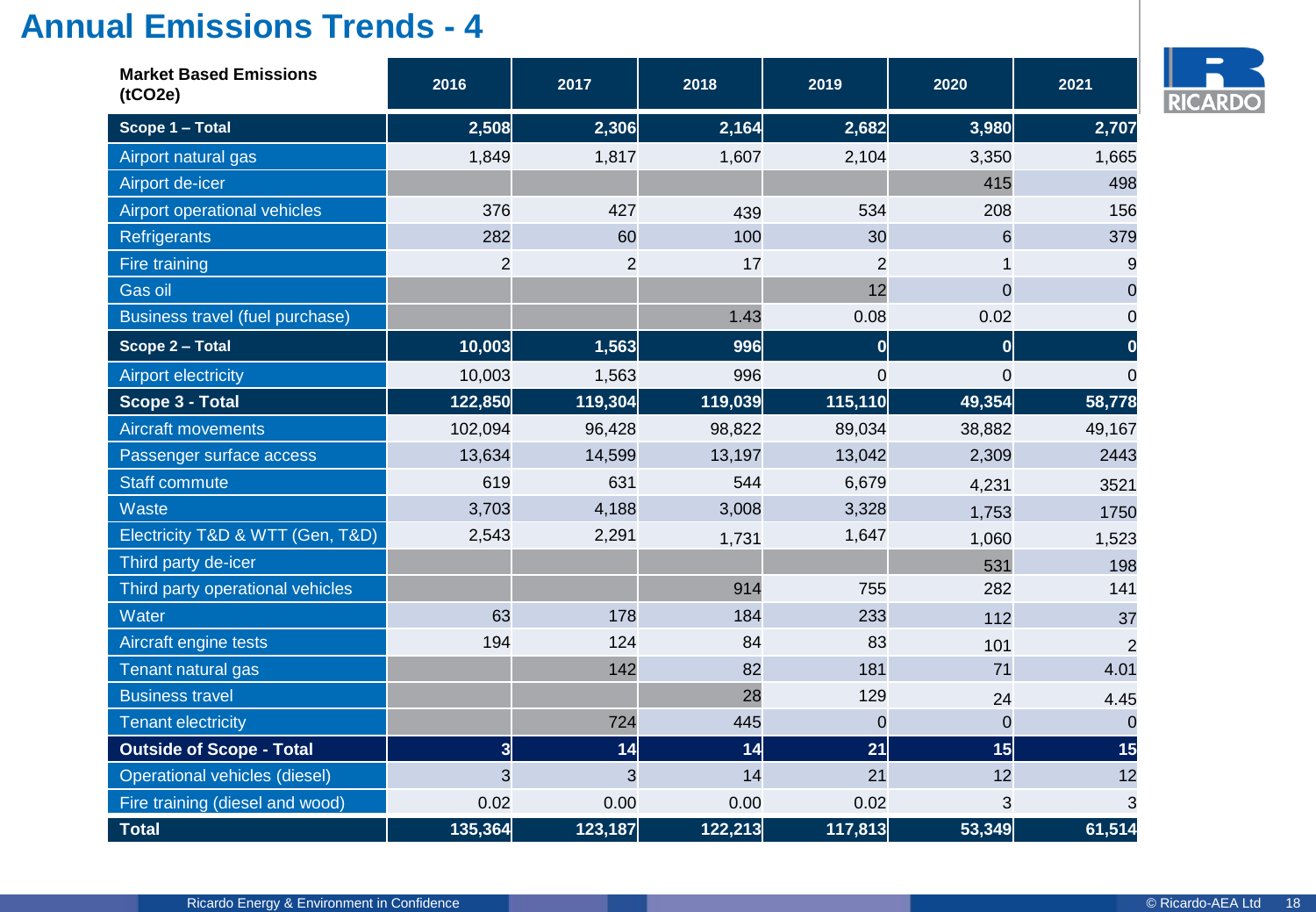

Emissions sources with largest changes from 2020:

- Refrigerant Gas use (Scope 1) emissions increased by 5954%.
- Tenant electricity use (Scope 3) emissions increased by 44%.
- Aircraft movements (Scope 3) emissions increased by 26%.
- Passenger surface access (Scope 3) emissions increased by 6%.
- Natural gas (Scope 1) emissions reduced by 50%.
- Fire training emissions reduced by 40%, primarily as a result of the reduced use of LPG.
- Airport de-icer (Scope 1 and 3) emissions reduced by 26%.

Emissions sources with largest changes from 2020, as a result of restrictions from Covid-19:

- Business travel (Scope 3) emissions reduced by 81%.
- Water supply (Scope 3) emissions reduced by 79%.
- Operational vehicles (Scope 1 and 3) emissions reduced by 38%.
- Aircraft movements (Scope 3) emissions reduced by 56%.
- Staff commute (Scope 3) emissions reduced by 17%.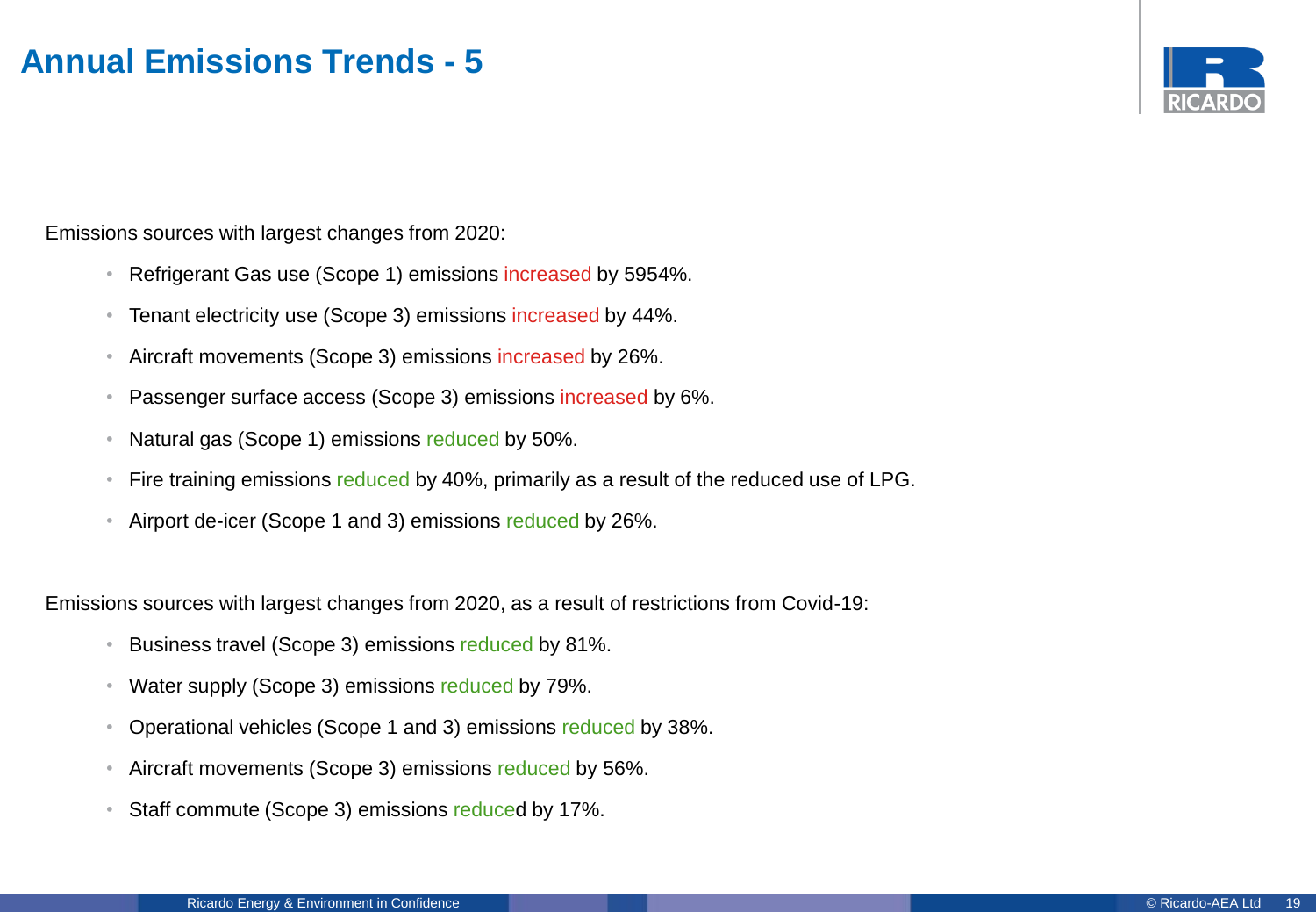# **Data Sources Review**

| <b>Data source</b>                      | <b>Edinburgh</b> | % of<br>emissions | <b>Comments</b>                                                                                                 |
|-----------------------------------------|------------------|-------------------|-----------------------------------------------------------------------------------------------------------------|
| <b>Aircraft movements</b>               |                  | 79.9%             | Automated data based on real time<br>aircraft data.                                                             |
| <b>Passenger surface access</b>         |                  | 3.9%              | Assumptions made around mode of<br>transport and distance travelled, and<br>scaled up from sample population.   |
| <b>Electricity (Scope 2)</b>            |                  | 0.0%              | Data based on supplier invoices.                                                                                |
| <b>Waste</b>                            |                  | 2.8%              | Data split into relevant waste streams<br>and measured in tonnes.                                               |
| <b>Tenant Electricity (Scope 3)</b>     |                  | 0.01%             | Data provided in summary spreadsheet<br>containing tenants and kWh consumed.                                    |
| <b>Natural gas (Scope 1)</b>            |                  | 2.7%              | Data based on supplier invoices.                                                                                |
| <b>Operational vehicle fuel</b>         |                  | 0.2%              | Data based on fuel card data provided<br>in litres and fuel type.                                               |
| <b>Staff commute</b>                    |                  | 5.7%              | Assumptions made around mode of<br>transport and distance travelled, and<br>scaled up from sample population.   |
| <b>Aircraft engine testing</b>          |                  | 0.00%             | Automated data based on aircraft type<br>and duration of test. Assumptions<br>required for time at high thrust. |
| <b>Tenant Natural Gas (Scope 3)</b>     |                  | 0.01%             | Data provided in summary spreadsheet<br>containing tenants and kWh consumed.                                    |
| <b>Refrigerants</b>                     |                  | 0.6%              | Refrigerant usage log.                                                                                          |
| <b>Water supply/treatment</b>           |                  | 0.04%             | Figures from excel report rather than<br>evidential records.                                                    |
| <b>Fire training</b>                    |                  | 0.02%             | Fuel consumption provided by email<br>correspondence.                                                           |
| <b>Business travel</b>                  |                  | 0.01%             | Travel expense data provided in excel<br>spreadsheet for 2021                                                   |
| Other utilities (gas oil and<br>diesel) |                  | 0.2%              | Data provided in litres and fuel type.                                                                          |
| De-icer                                 |                  | 1.1%              | Data provided in litres                                                                                         |



| Key                                                 |                                                   |                                                                      |  |  |  |  |
|-----------------------------------------------------|---------------------------------------------------|----------------------------------------------------------------------|--|--|--|--|
|                                                     |                                                   |                                                                      |  |  |  |  |
| Verifiable,<br>regular,<br>automated<br>and/or non- | Verifiable,<br>manual<br>readings/data of<br>non- | Non-verifiable<br>data (e.g. data is<br>based on<br>estimates/calcul |  |  |  |  |
| editable data<br>source (e.g. data<br>provided is   | consumption<br>data (e.g. data<br>provided is     | ations, scaled<br>from previous<br>years or                          |  |  |  |  |
| based on half<br>hourly meter<br>readings,          | based on<br>recorded usage,<br>expenses, etc.)    | assumptions,<br>$etc.$ )                                             |  |  |  |  |
| supplier<br>invoices,<br>contractors'               |                                                   |                                                                      |  |  |  |  |
| worksheet, etc.)                                    |                                                   |                                                                      |  |  |  |  |

Ricardo Energy & Environment in Confidence **Confidence Confidence** Confidence Confidence Confidence Confidence Confidence Confidence Confidence Confidence Confidence Confidence Confidence Confidence Confidence Confidence C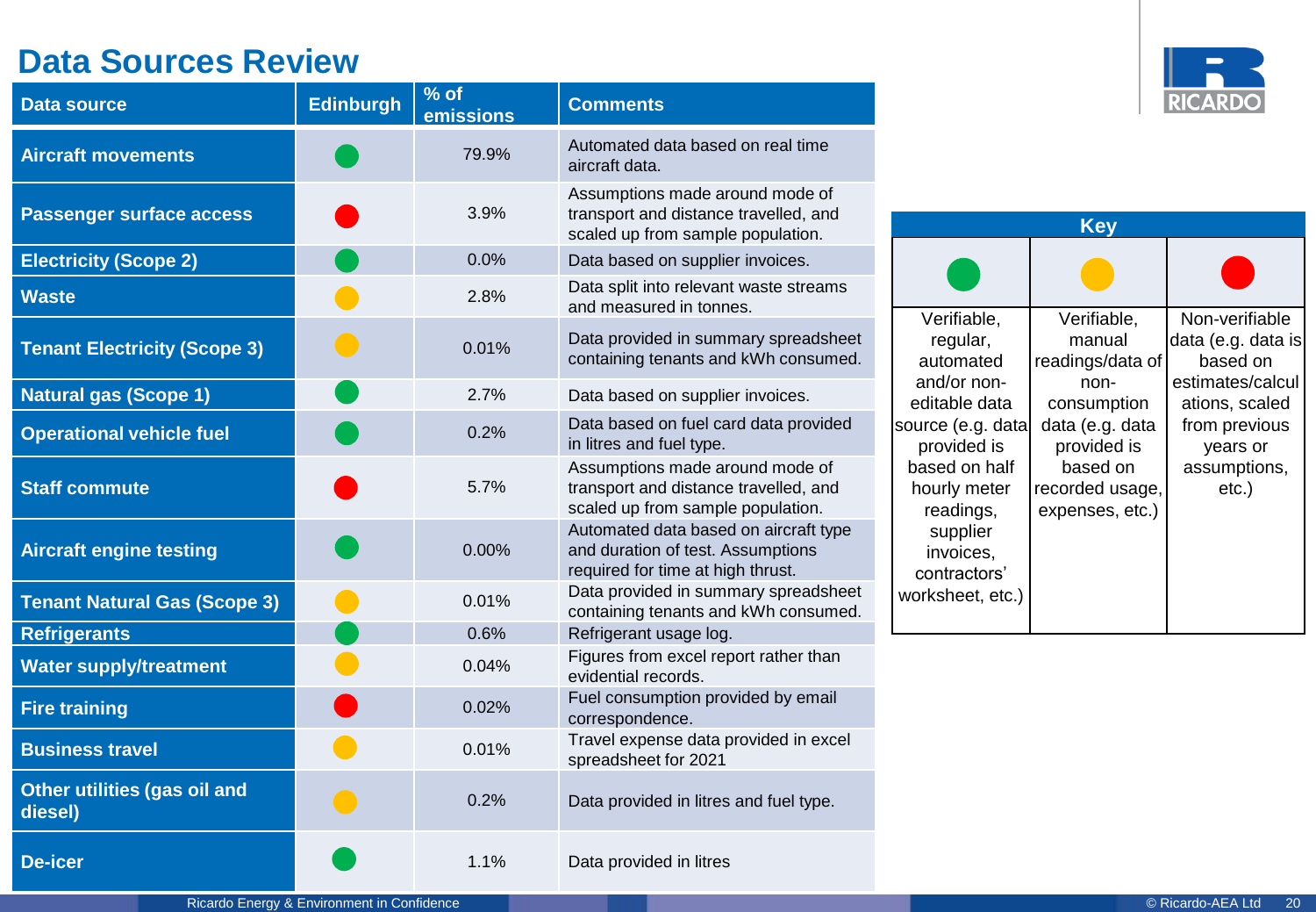# <span id="page-20-0"></span>**Recommendations for improving your GHG footprint**



| <b>Recommendation</b>                                                                               | <b>Benefit</b>                                                                                                                                                                                                                                                                                                                                                                                                |
|-----------------------------------------------------------------------------------------------------|---------------------------------------------------------------------------------------------------------------------------------------------------------------------------------------------------------------------------------------------------------------------------------------------------------------------------------------------------------------------------------------------------------------|
| Provide evidence that does not require<br><b>assumptions</b>                                        | Evidence such as employee commuting surveys that have gaps e.g. have not been<br>populated with responses, should be addressed through data cleaning exercises. For<br>example, surveys could notify the respondent when they have not answered a<br>question correctly. This will result in a more robust data collection process that doesn't<br>require assumptions to be made.                            |
| <b>Consider broadening staff commuting</b><br>and passenger surface access survey<br>questions      | Incorporating questions such as fuel type, engine size, number of passengers during<br>journey, will ensure a more comprehensive dataset that improves the accuracy and<br>granularity of emissions captured.                                                                                                                                                                                                 |
| Provide an auditable trail for consumption<br>figures                                               | Waste, tenant energy and fuels used during fire training have been provided through<br>excel report figures and email correspondence. To improve the data accuracy and<br>improve the audit trail, this should be provided through invoices, supplier statements,<br>etc. instead.                                                                                                                            |
| Provide distance and/or fuel data for<br>business travel rather than just financial<br><b>costs</b> | Within 2021 data used for this year's footprint, cost data is provided for business travel<br>which is converted to distance travelled using several assumptions. To improve on<br>emissions calculation accuracy the following data should include: Mode of transport,<br>distance travelled, travel provider, class travelled (flights/trains only)                                                         |
| <b>Collect more accurate data for aircraft</b><br>engine testing                                    | At present, only the start and end time of the engine tests have been provided. No<br>information is collected on the number of engines tested, or accurate timings for<br>engine run duration at different thrust settings. Ideally, the provided data should<br>include: Engine type, aircraft registration number, engine UID number, number of<br>engines tested, time at low thrust, time at high thrust |
| <b>Synchronise F-Gas reporting with the</b><br>calendar year.                                       | Currently F-Gas data is provided within a July-June reporting timeframe. Engage with<br>T-Squared and the in-house Engineering team to shift reporting to a calendar year<br>basis, and where possible gather data on a monthly basis.                                                                                                                                                                        |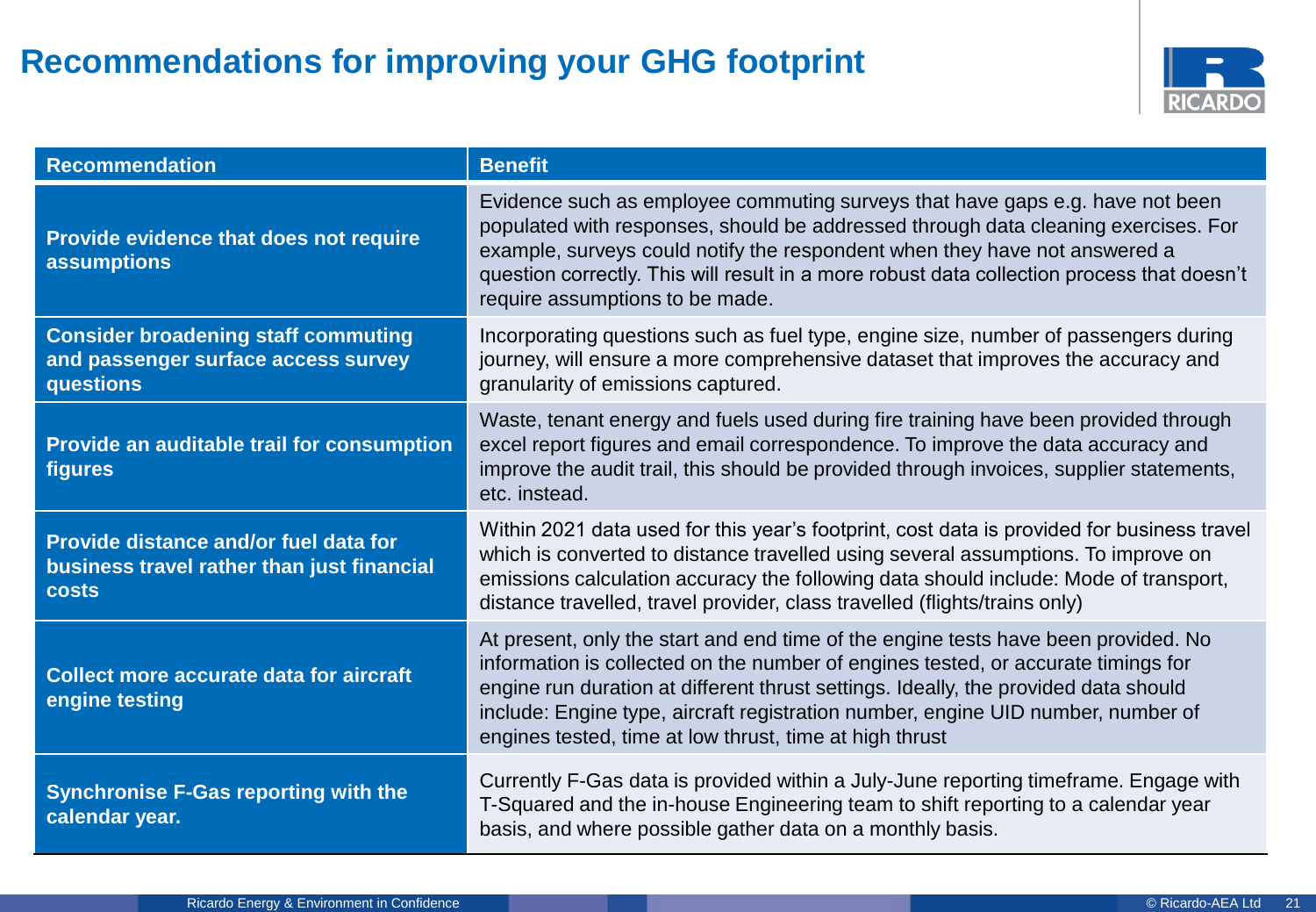# <span id="page-21-0"></span>**Methodologies**

ee.ricardo.com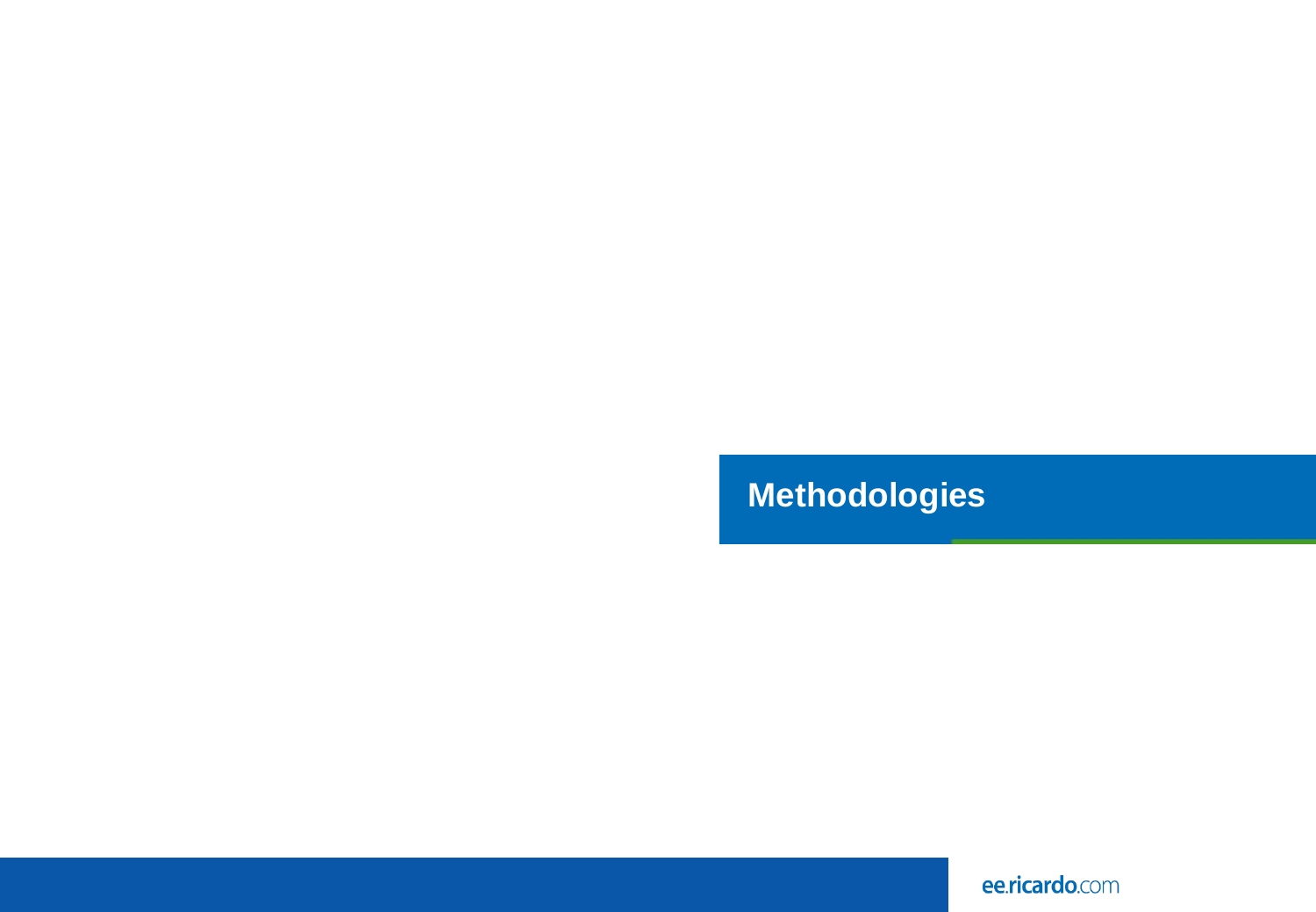

The following sections provide a summary of the methodology adopted by Ricardo Energy & Environment to calculate the 2020 carbon footprint for Edinburgh Airport.

The standard approach to carbon footprinting is to use the Greenhouse Gas (GHG) Protocol Corporate Accounting and Reporting Standard developed by World Business Council for Sustainable Development (WBCSD) and the World Resources Institute (WRI); this sets out a corporate accounting and reporting methodology for GHGs.

**Scope 1 emissions** are defined as direct GHG emissions arising from sources that are owned or controlled by the company. The emissions result from activities that the company can have direct influence on through its actions. Airports' emissions that are included are: natural gas use, company owned vehicles fuel use, fuel use for business travel, refrigerant gas use (from leaks during maintenance or malfunction), wood pallets and diesel use for fire training, propane combustion and kerosene combustion.

**Scope 2 emissions** are associated with the use of electricity imported from the grid or from a third-party supplier of energy in the form of heat or electricity. These indirect GHG emissions are due to upstream emissions from the production and delivery of fuel to power stations. The airport can influence the amount of electricity it uses; however, it has little control over the generation of the electricity and these emissions are therefore classed as Scope 2.

**Scope 3 emissions** are defined as those arising as an indirect consequence of the use of goods or services provided by the company. The airport does have some influence over Scope 3 emissions but the activities are not under its control. Sources included by the airport include aircraft (all aircraft movements up to a height of 1,000m above aerodrome level), employees commuting to the airport, passenger surface access to the airport, airside vehicle activities by third party operators, waste disposal, water (supply and treatment), airport business travel and engine testing.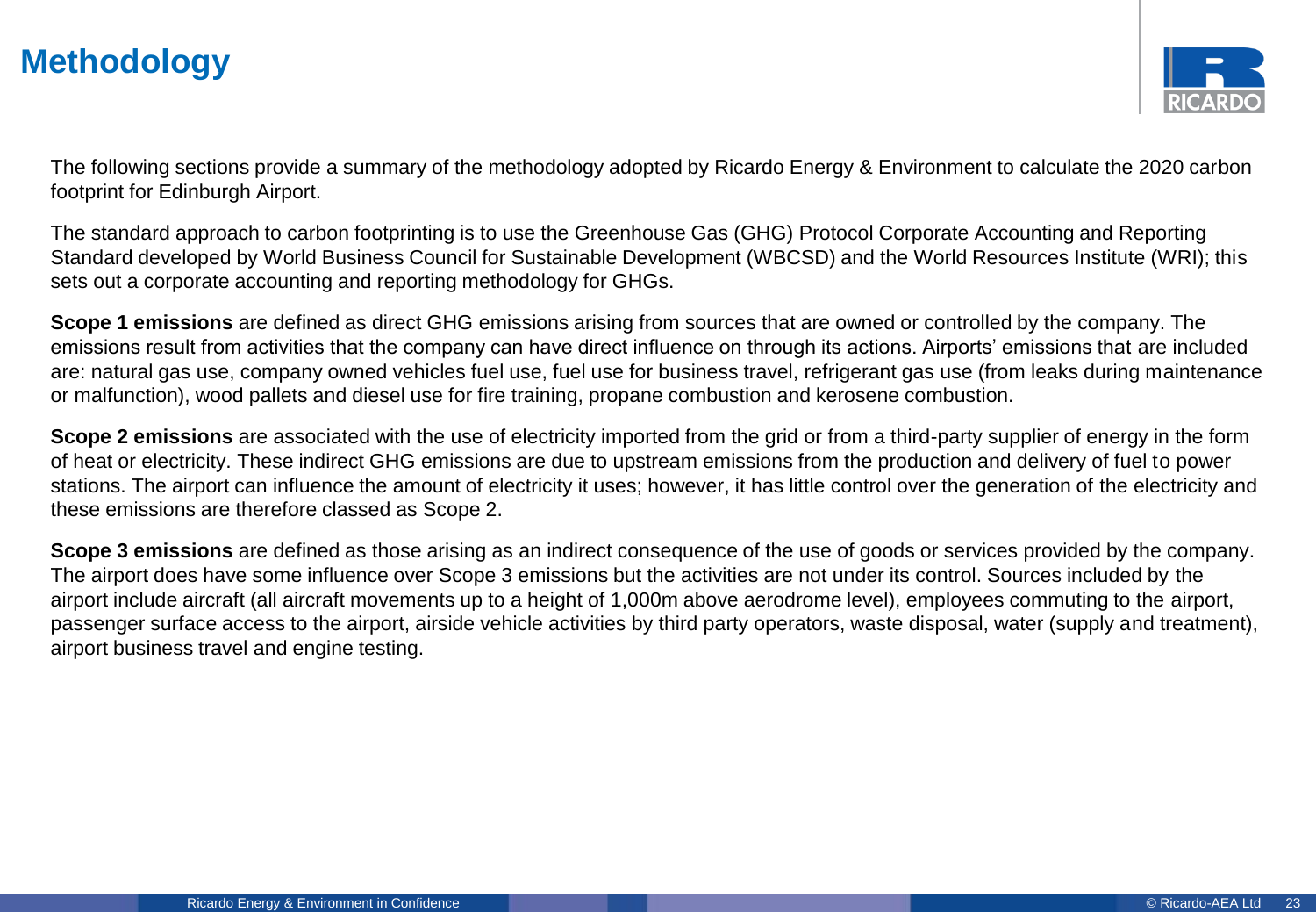

The uncertainties associated with carbon footprint calculations can be broadly categorised into scientific uncertainty and estimation uncertainty. Scientific uncertainty arises when the science of the actual emission and/or removal process is not completely understood. For example GWP values involve significant scientific uncertainty. Estimation uncertainty arises any time GHG emissions are quantified. Estimations have been made within this footprint where areas have uncertainty have arisen.

#### **Business Travel**

Accounts data was provided for business travel (Scope 1 & 3). This included expense data for flights, public transport, and petrol purchase. The distance travelled has been calculated using assumptions for GBP per mile, depending on the travel mode. Distance travelled has been converted into tCO2e by applying an emission factor depending on the travel mode that has been used. Note that flight data was split into short, medium, and long haul, depending on the distance travelled.

#### **Passenger Surface Access**

Emissions are based on a survey completed by Edinburgh Airport passengers between the 2021 reporting year. The airport has collated information on the number of transactions/movements per mode of transport. A passenger load factor has then been applied to each mode of transport. The final data has been scaled to the total number of passengers.

- Transport mode: Based on the list of modes surveyed by Edinburgh Airport.
- Passenger origin: An assumption has been made using the number of passengers travelling by mode, multiplied by the average distance travelled by passengers at Edinburgh Airport (as taken from previous years).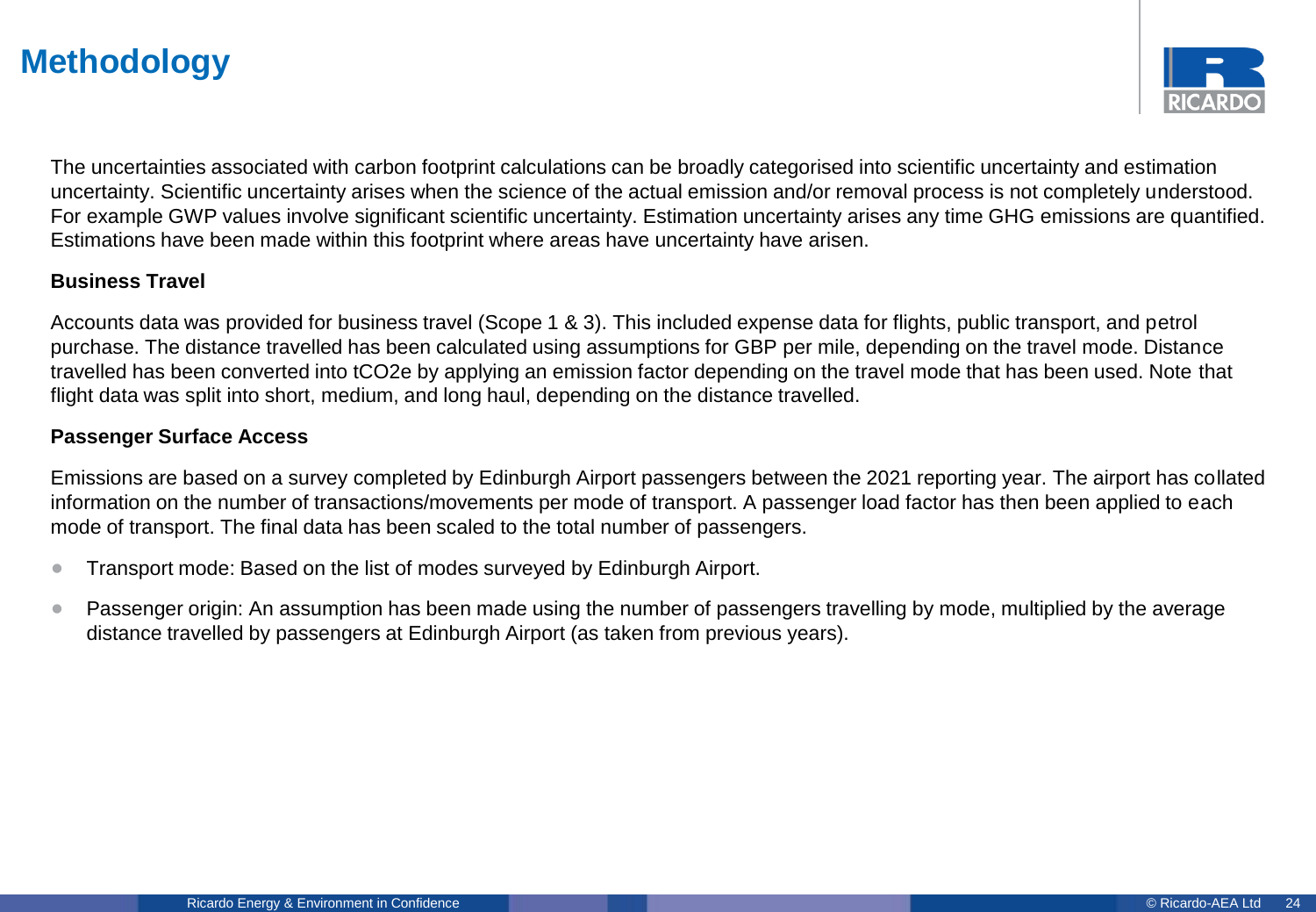

#### **Staff Commute**

For staff commute, the 2021 staff travel survey data was utilised. There were 239 respondents, and so final data was scaled up to the full 4,377 staff at Edinburgh Airport. The survey respondents provided information on their modes of transport, distance travelled to work and number of days worked per week. This was scaled up to reflect a full working year by assuming that there are 254 working days per year and each staff member has 25 days of leave per year.

#### **Engine Tests**

To calculate the emissions from engine testing at Edinburgh Airport, a similar process was carried out to identify the engine type as per the LTO cycle detailed on the next slide. Other assumptions used for the calculations are:

- 1. Only one engine was tested
- 2. High power testing occurred for 10% of the full test time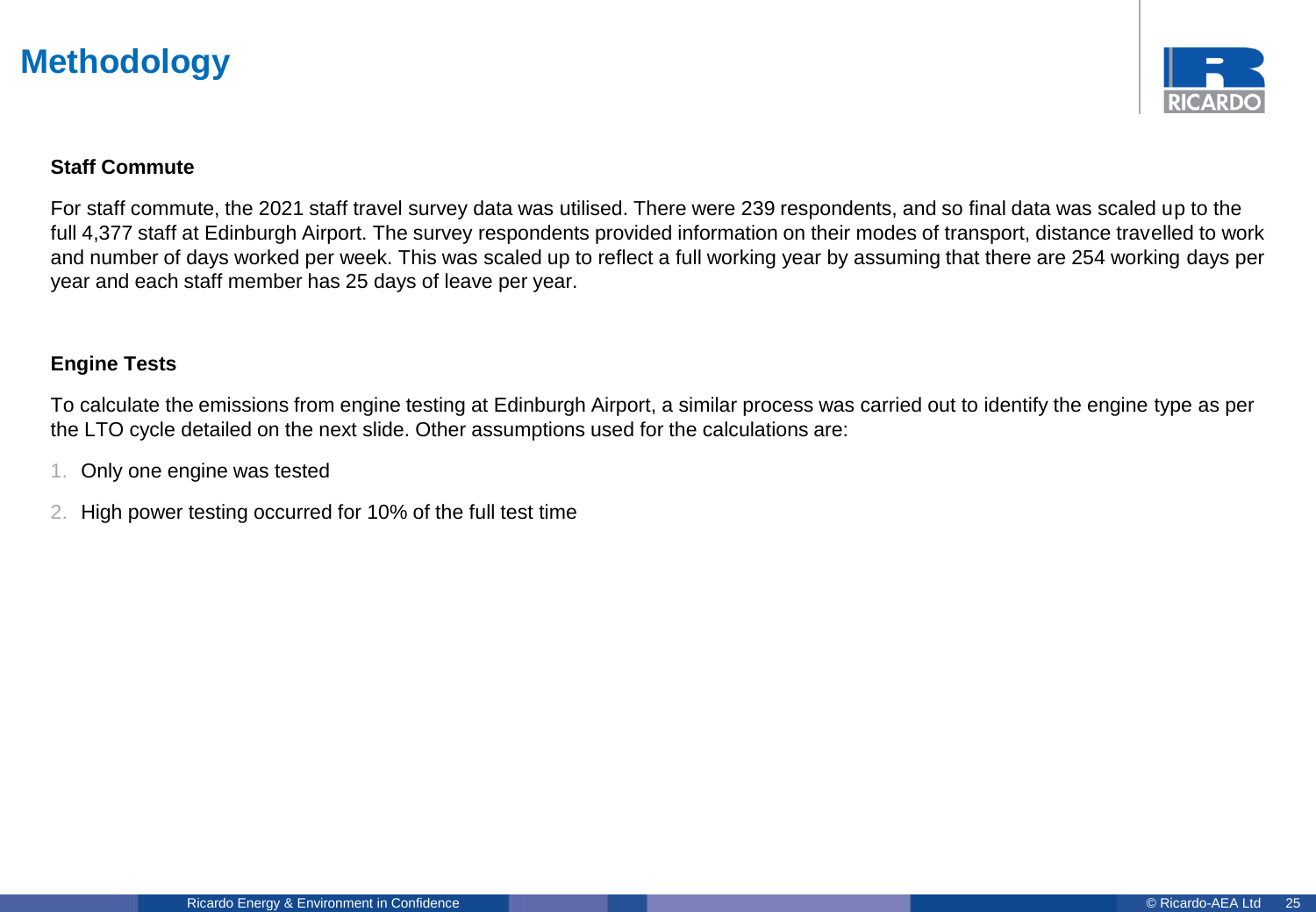

#### **Aircraft Movements**

Data provided by Edinburgh Airport included the following information for each aircraft movement in 2020: Carrier, aircraft registration, aircraft IATA code, Arriving/departing, and date of movement. This data is used to identify the number and type of engines that each aircraft has, and the fuel burn per second at each stage of the landing take-off cycle (shown below) can be referenced from the latest version of the [ICAO databank](https://www.easa.europa.eu/domains/environment/icao-aircraft-engine-emissions-databank).

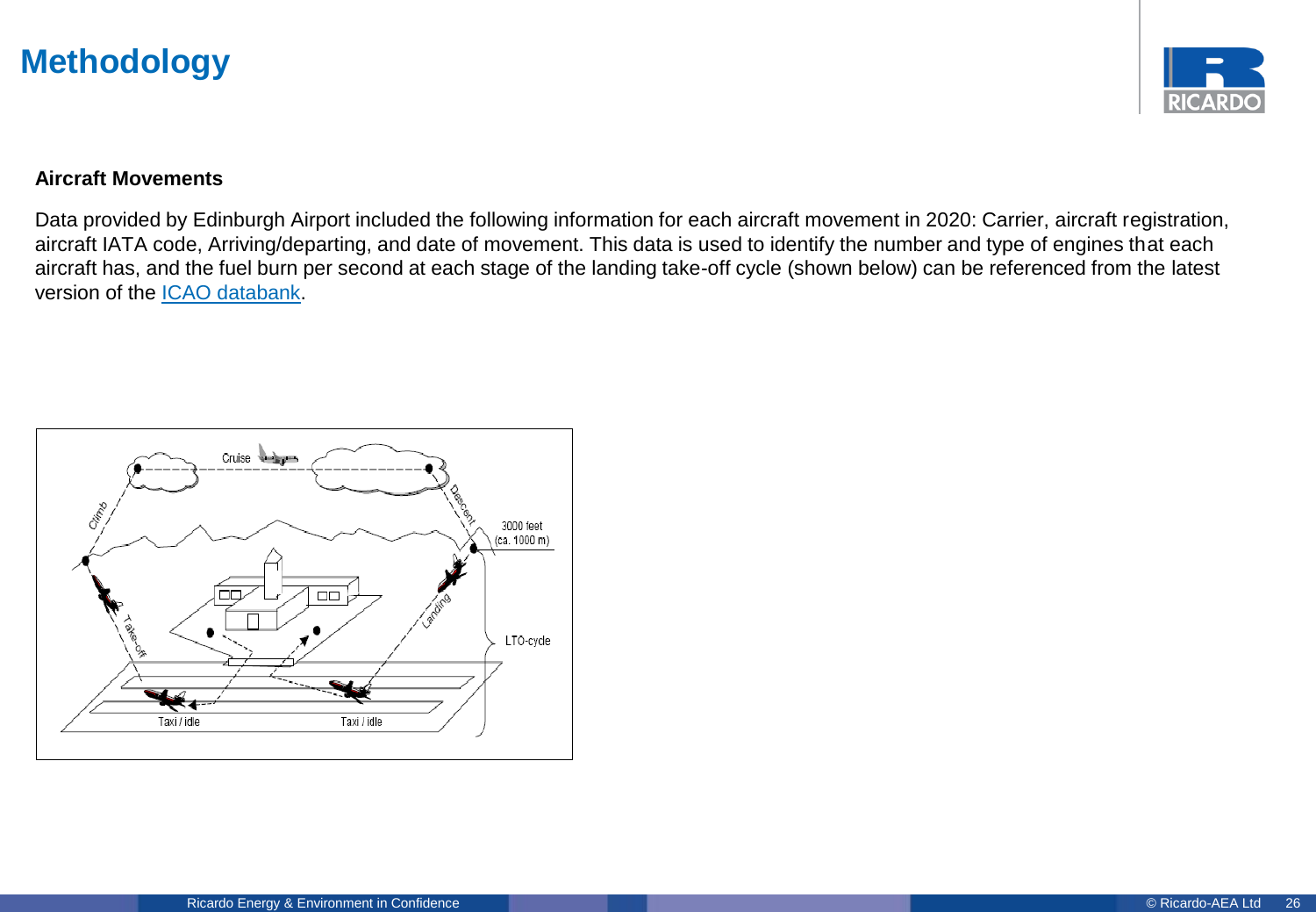# **Location Based Emissions**

ee.ricardo.com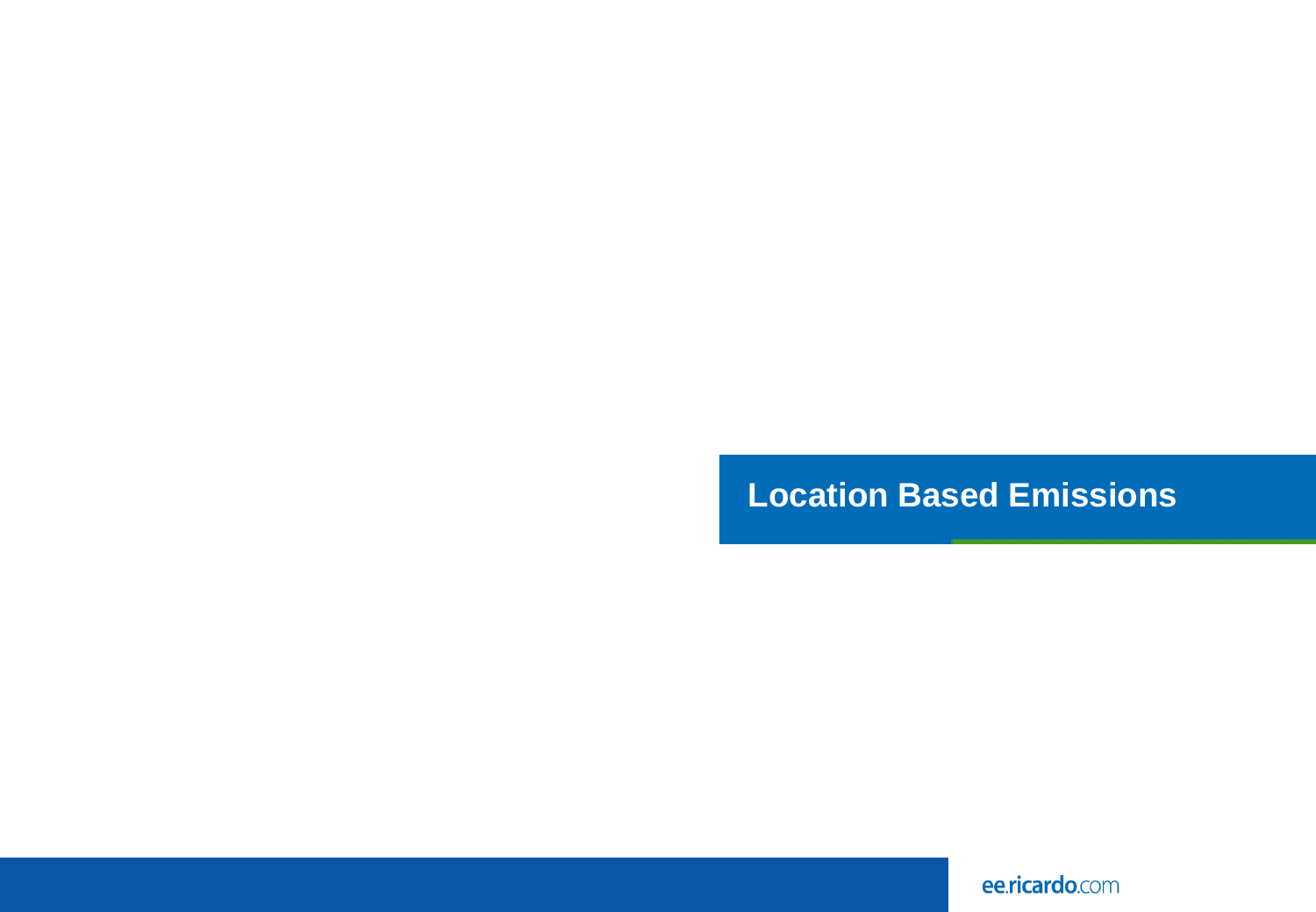# <span id="page-27-0"></span>**Annual emission trends - 1**



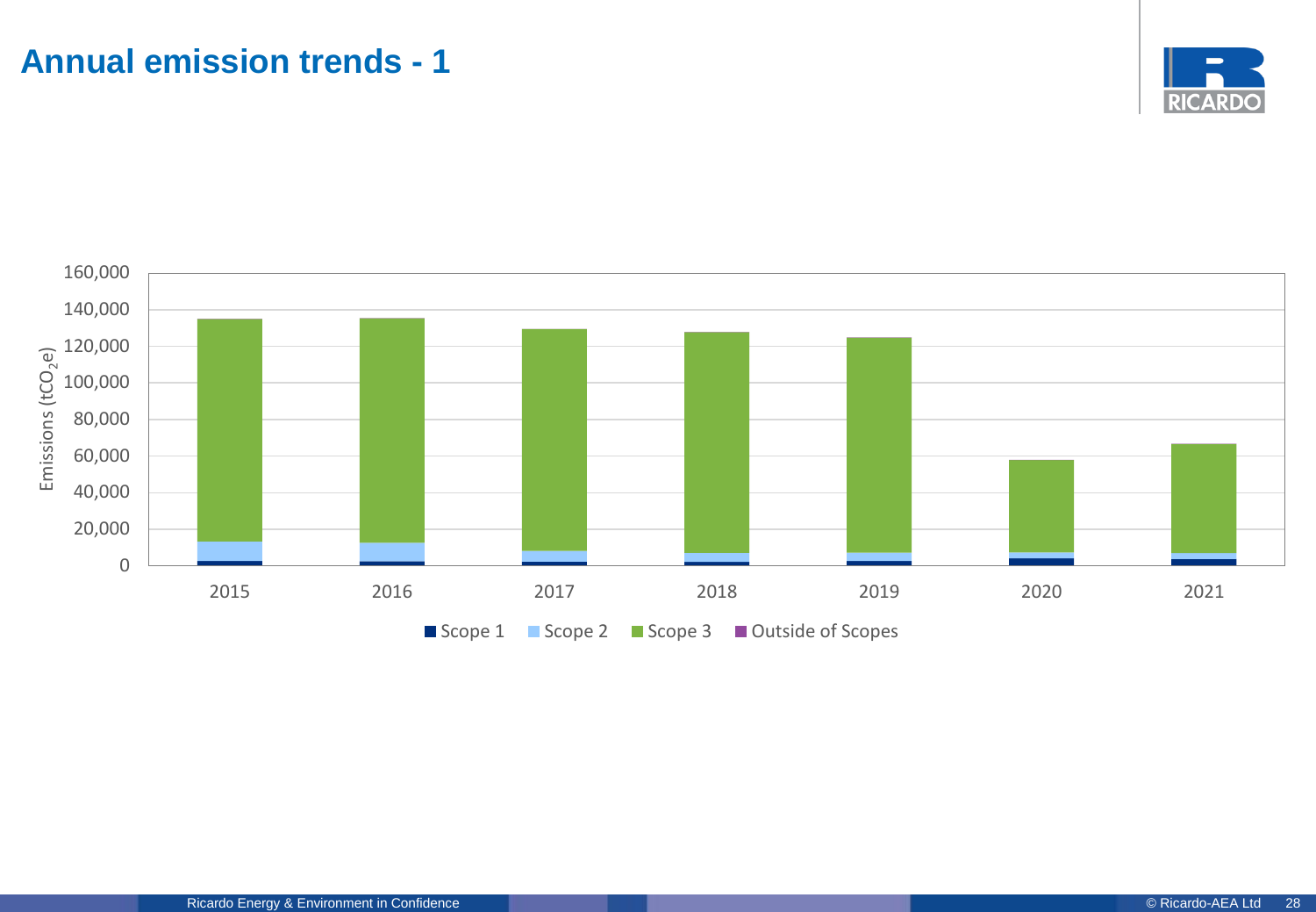# **Key Stats - All Scopes Summary**





|                         | <b>Total 2021</b><br>emissions (tCO <sub>2</sub> e) | % of total<br>emissions |
|-------------------------|-----------------------------------------------------|-------------------------|
| <b>Scope 1</b>          | 3,736                                               | 5.6%                    |
| <b>Scope 2</b>          | 3,169                                               | 4.8%                    |
| <b>Scope 3</b>          | 59,721                                              | 89.6%                   |
| <b>Outside of Scope</b> | 15                                                  | 0.0%                    |
| <b>Total</b>            | 66,641                                              | $100.0\%$               |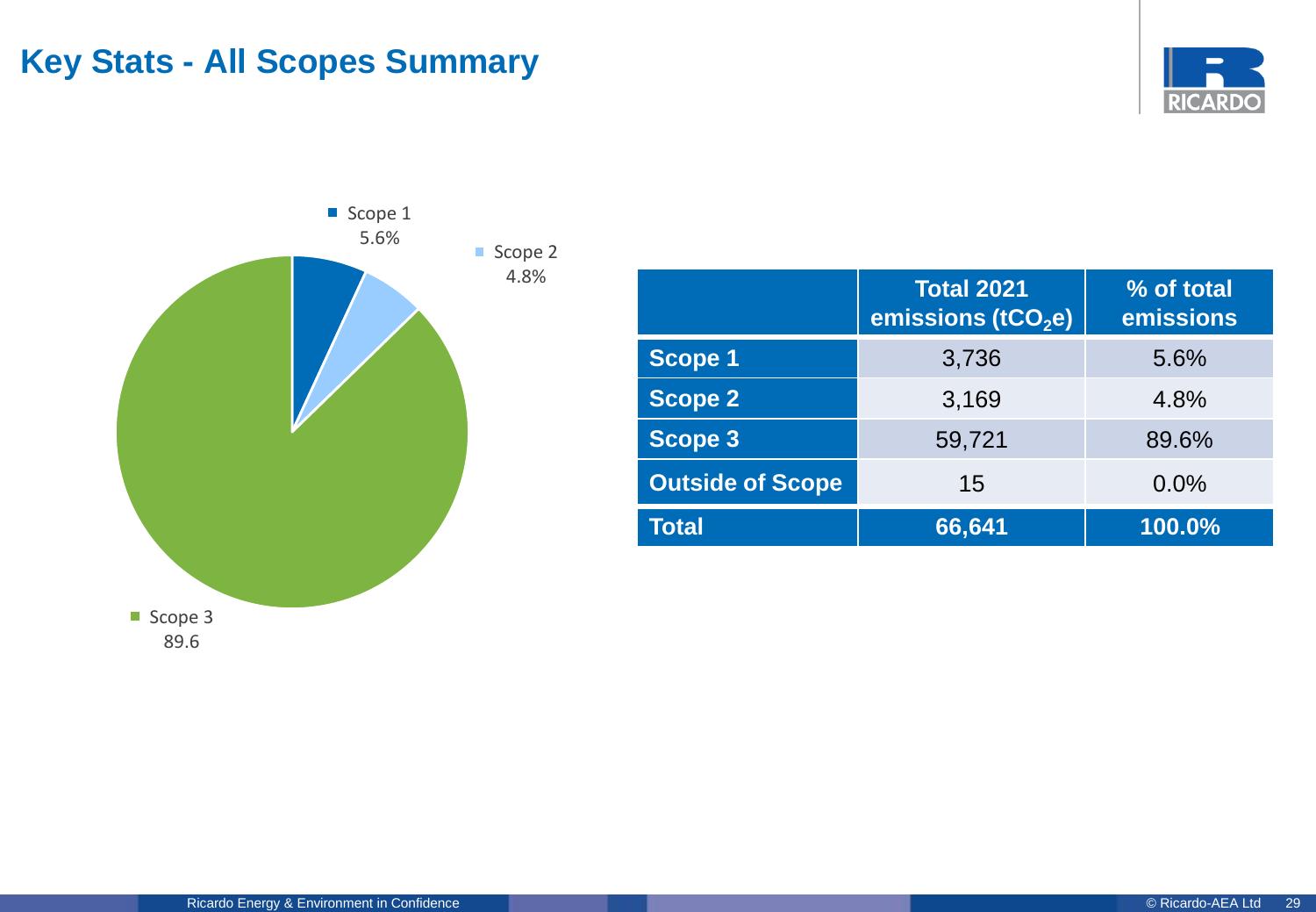### **Scope 1 Emissions Sources**



**Scope 1 = 3,736 tCO2e (5.60% of Total)**

Scope 1 emissions are under the direct control of the airport.

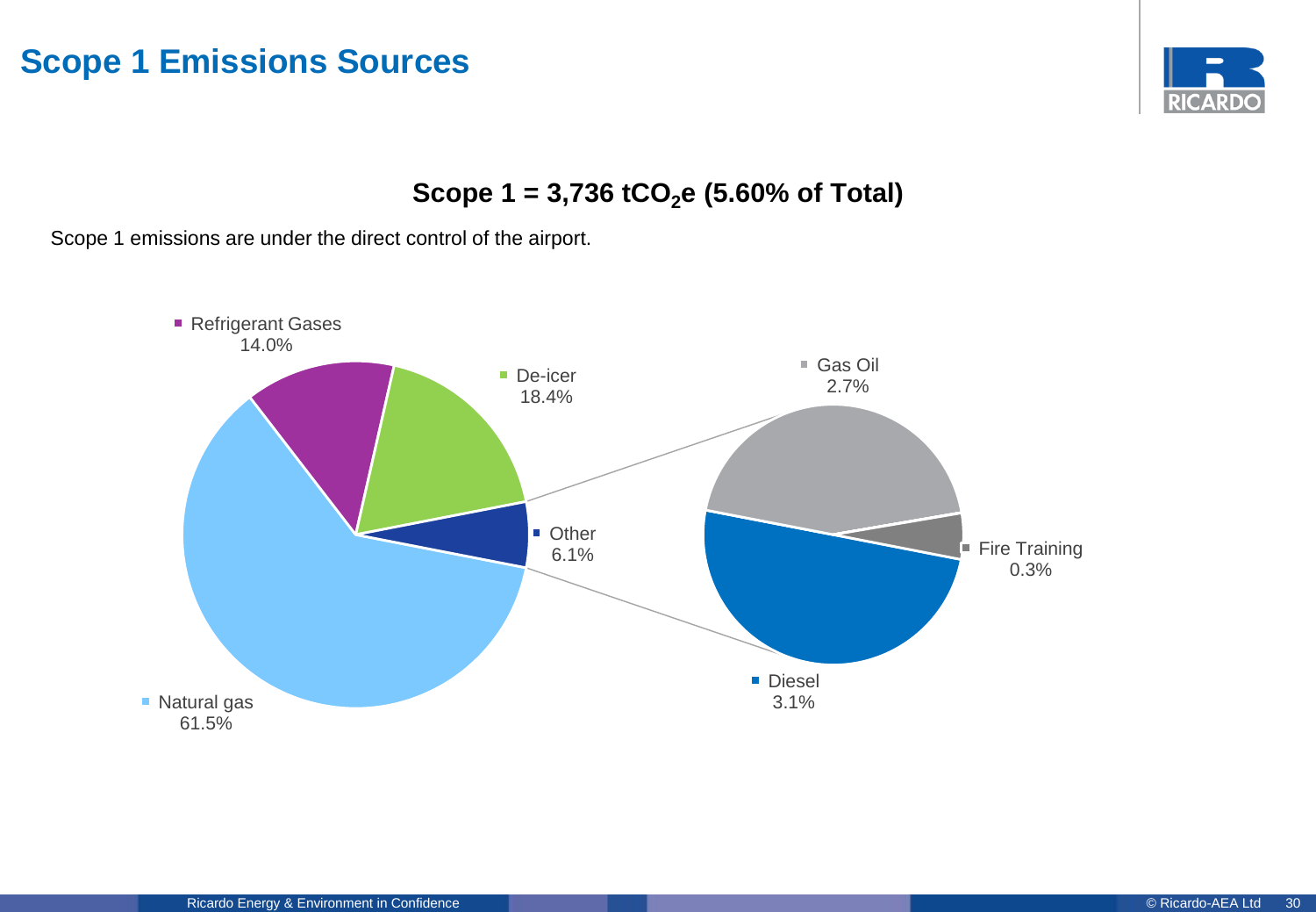### **Scope 3 Emissions Sources**



### **Scope 3 = 59,708 tCO2e (89.6% of Total)**

Unlike Scope 1 and Scope 2 emissions, emissions categorised as Scope 3 are not generally under the direct control of the airport.

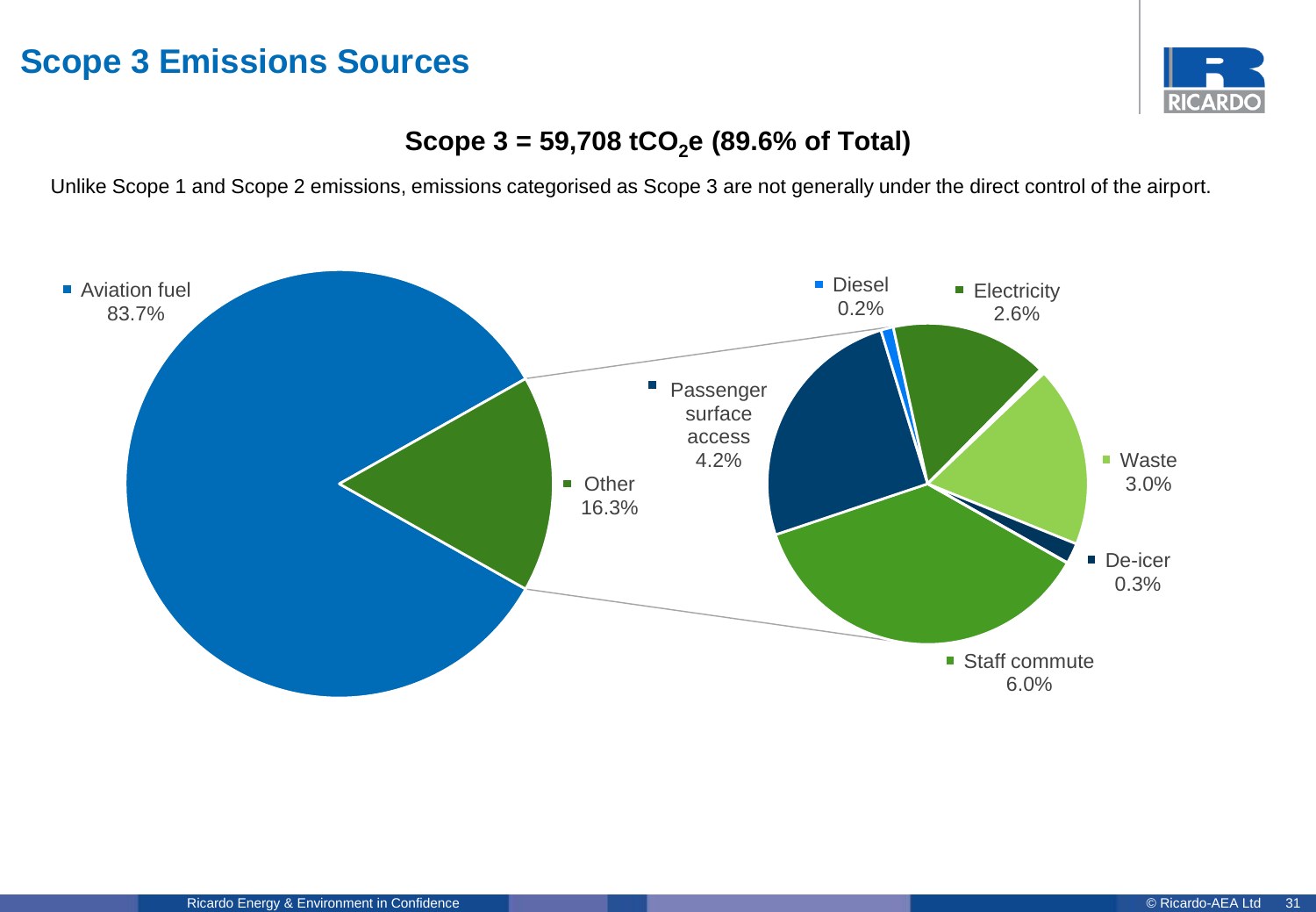# **Carbon Emissions by Source and Activity 2021 - 1**



| <b>Location Based</b>            | Emissions (tCO <sub>2</sub> e) | % of Scope | % of Total Emissions |
|----------------------------------|--------------------------------|------------|----------------------|
| Scope 1 - Total                  | 3,736                          | 100.00%    | 5.6%                 |
| Airport natural gas              | 2,693                          | 72.10%     | 4.04%                |
| Airport de-icer                  | 498                            | 13.30%     | 0.75%                |
| Airport operational vehicles     | 156                            | 4.20%      | 0.23%                |
| Refrigerants                     | 379                            | 10.20%     | 0.57%                |
| Fire training                    | 9                              | 0.30%      | 0.01%                |
| Business travel (fuel purchase)  | 0.05                           | 0.00%      | 0.00%                |
| Scope 2 - Total                  | 3,169                          | 0.00%      | 4.8%                 |
| <b>Airport electricity</b>       | 3,169                          |            | 4.76%                |
| Scope 3 - Total                  | 59,708                         | 100.00%    | 89.6%                |
| <b>Aircraft movements</b>        | 49,167                         | 82.62%     | 73.79%               |
| Passenger surface access         | 2,443                          | 4.11%      | 3.67%                |
| <b>Staff commute</b>             | 3,521                          | 5.92%      | 5.28%                |
| Waste                            | 1,750                          | 2.94%      | 2.63%                |
| Electricity T&D & WTT (Gen, T&D) | 1,523                          | 2.56%      | 2.29%                |
| Third party de-icer              | 198                            | 0.33%      | 0.30%                |
| Third party operational vehicles | 141                            | 0.24%      | 0.21%                |
| Water                            | 37                             | 0.04%      | 0.04%                |
| Aircraft engine tests            | 2                              | 0.00%      | 0.00%                |
| Tenant natural gas               | $\overline{7}$                 | 0.01%      | 0.01%                |
| <b>Business travel</b>           | $\overline{\mathbf{4}}$        | 0.01%      | 0.01%                |
| <b>Tenant electricity</b>        | 927                            | 1.55%      | 1.39%                |
| <b>Outside of Scope - Total</b>  | 15                             | 100.00%    | 0.02%                |
| Operational vehicles (diesel)    | 12                             | 80.59%     | 0.02%                |
| Fire training (diesel and wood)  | 3                              | 19.41%     | 0.00%                |
| <b>Total</b>                     | 66,641                         |            | 100.00%              |

Ricardo Energy & Environment in Confidence **Confidence Confidence** Confidence Confidence Confidence Confidence Confidence Confidence Confidence Confidence Confidence Confidence Confidence Confidence Confidence Confidence C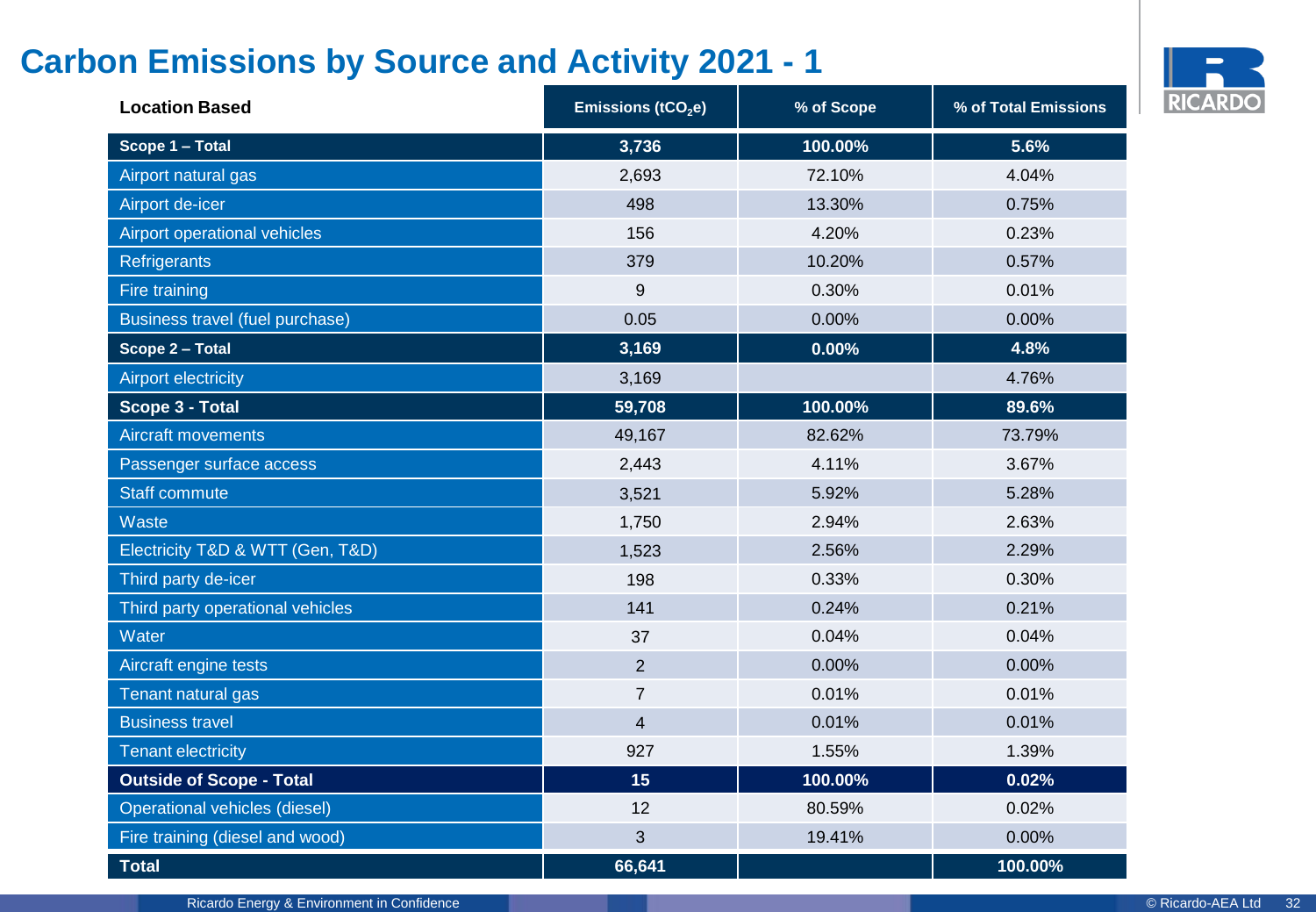# **Location Based Electricity Emissions Historical Comparison**



To allow for a fair comparison to previous years, the figures for electricity emissions below include tenant electricity use (classified as Scope 3 in 2021 methodology).

|                                                                                              | 2016<br>(Location<br><b>Based</b> | 2017<br>(Location         | 2018<br>(Location         | 2019<br>(Location | 2020<br>(Location | 2021<br>(Location |
|----------------------------------------------------------------------------------------------|-----------------------------------|---------------------------|---------------------------|-------------------|-------------------|-------------------|
| Electricity (Scope 2 and 3) kgCO <sub>2</sub> e/kWh<br>Airport (Scope 2) + Tenants (Scope 3) | 0.41205                           | <b>Based</b> )<br>0.35156 | <b>Based</b> )<br>0.28307 | Based)<br>0.25560 | Based)<br>0.23314 | Based)<br>0.21233 |
| <b>Electricity T&amp;D* losses (Scope 3)</b><br>kgCO <sub>2</sub> e/kWh                      | 0.03727                           | 0.03287                   | 0.02413                   | 0.02170           | 0.02005           | 0.01879           |
| <b>Electricity usage (kWh) total</b><br><b>Airport + Tenants</b>                             | 24,275,195                        | 24,326,187                | 24,839,355                | 27,271,791        | 19,274,442        | 19,288,610        |
| <b>Electricity (Scope 2 and 3) emissions</b><br>tCO <sub>2</sub> e Airport + Tenants         | 10,002                            | 8,552                     | 7,031                     | 6,971             | 4,494             | 4,095             |
| Electricity T&D* losses + WTT (Gen, T&D)<br>(Scope 3) emissions tCO <sub>2</sub> e           | 2,542                             | 2,291                     | 1,731                     | 1,647             | 1,060             | 1,523             |
| <b>Total electricity (Scope 2 and 3)</b><br>emissions tCO <sub>2</sub> e Airport + Tenants   | 12,545                            | 10,843                    | 8,762                     | 8,617             | 5,554             | 5,618             |

\*T&D = transmission and distribution.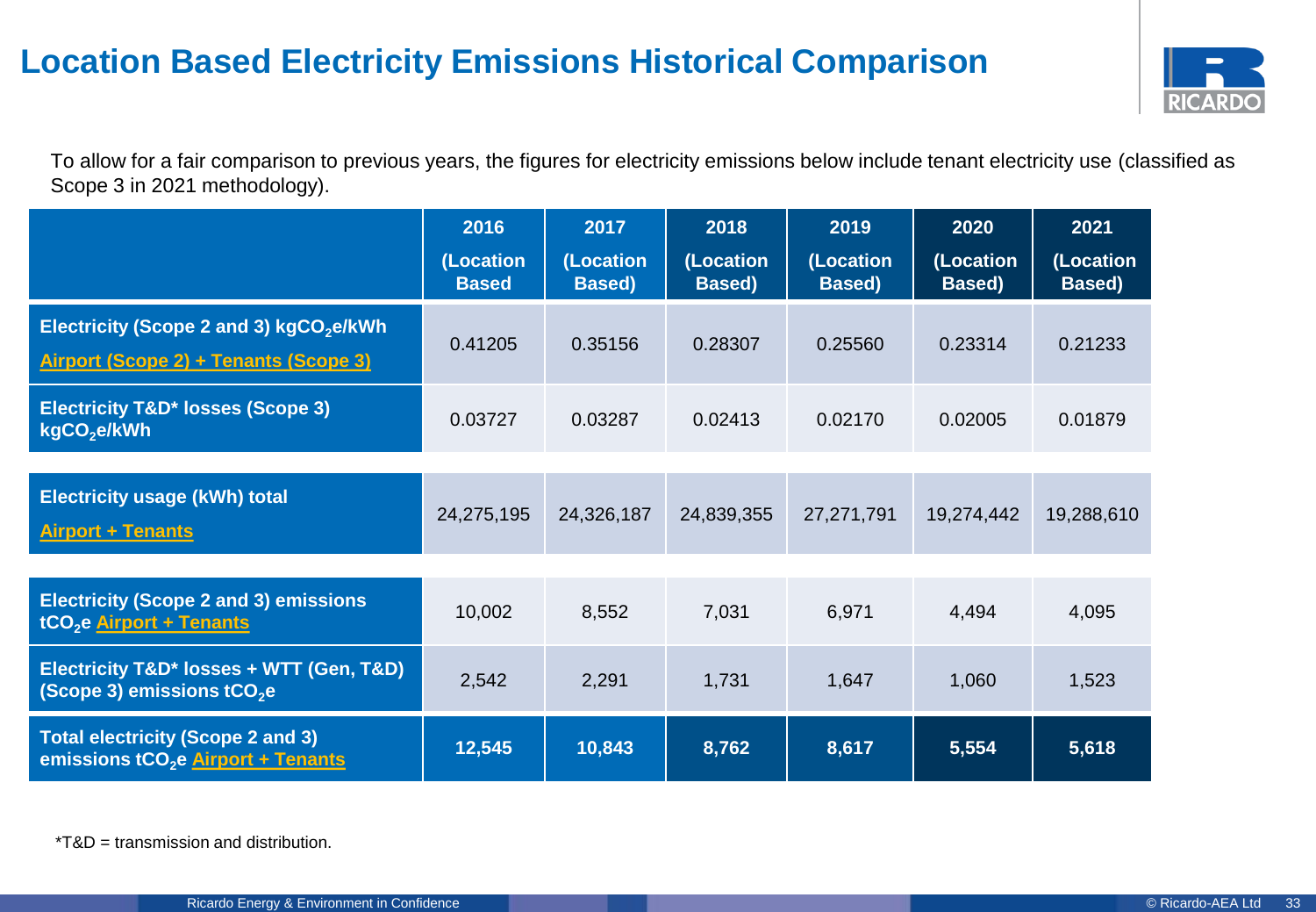

The table below shows the figures from the charts on the previous slide, as well as the % year-on-year (y-o-y) change of the different emissions scopes.

| <b>Emissions by Scope</b>     | 2016 emissions<br>(tCO <sub>2</sub> e) | 2017 emissions<br>(tCO <sub>2</sub> e) | 2018 emissions<br>(tCO <sub>2</sub> e) | 2019 emissions<br>(tCO <sub>2</sub> e) | 2020 emissions<br>(tCO <sub>2</sub> e) | 2021 emissions<br>(tCO <sub>2</sub> e) |
|-------------------------------|----------------------------------------|----------------------------------------|----------------------------------------|----------------------------------------|----------------------------------------|----------------------------------------|
| Scope 1                       | 2,508                                  | 2,306                                  | 2,164                                  | 2,682                                  | 3,980                                  | 3,736                                  |
| <b>Scope 2</b>                | 10,003                                 | 5,845                                  | 4,861                                  | 4,544                                  | 3,376                                  | 3,169                                  |
| Scopes 1 and 2                | 12,511                                 | 8,151                                  | 7,025                                  | 7,226                                  | 7,356                                  | 6,904                                  |
| Scope 3                       | 122,850                                | 121,287                                | 120,765                                | 117,536                                | 50,472                                 | 59,708                                 |
| <b>Outside of Scope</b>       | $\mathfrak{B}$                         | 3                                      | 14                                     | 21                                     | 15                                     | 15                                     |
| <b>Total emissions</b>        | 135,364                                | 129,442                                | 127,803                                | 124,784                                | 57,842                                 | 66,627                                 |
|                               |                                        |                                        |                                        |                                        |                                        |                                        |
| Scope 1 % y-o-y change        | $-8%$                                  | $-8%$                                  | $-6%$                                  | 24%                                    | 48%                                    | $-32%$                                 |
| Scope 2 % y-o-y change        | $-6%$                                  | $-42%$                                 | $-17%$                                 | $-7%$                                  | $-26%$                                 | $-6%$                                  |
| Scope 1 & 2 % y-o-y<br>change | $-6%$                                  | $-35%$                                 | $-14%$                                 | 3%                                     | 2%                                     | $-6%$                                  |
| Scope 3 % y-o-y change        | 1%                                     | $-1%$                                  | 0%                                     | $-3%$                                  | $-57%$                                 | 18%                                    |
| <b>Outside of Scope</b>       | $-20%$                                 | 21%                                    | 305%                                   | 56%                                    | $-31%$                                 | 0%                                     |
| Total % y-o-y change          | $0\%$                                  | $-4%$                                  | $-1%$                                  | $-2%$                                  | $-54%$                                 |                                        |

\* In 2017 tenant energy is moved to Scope 3.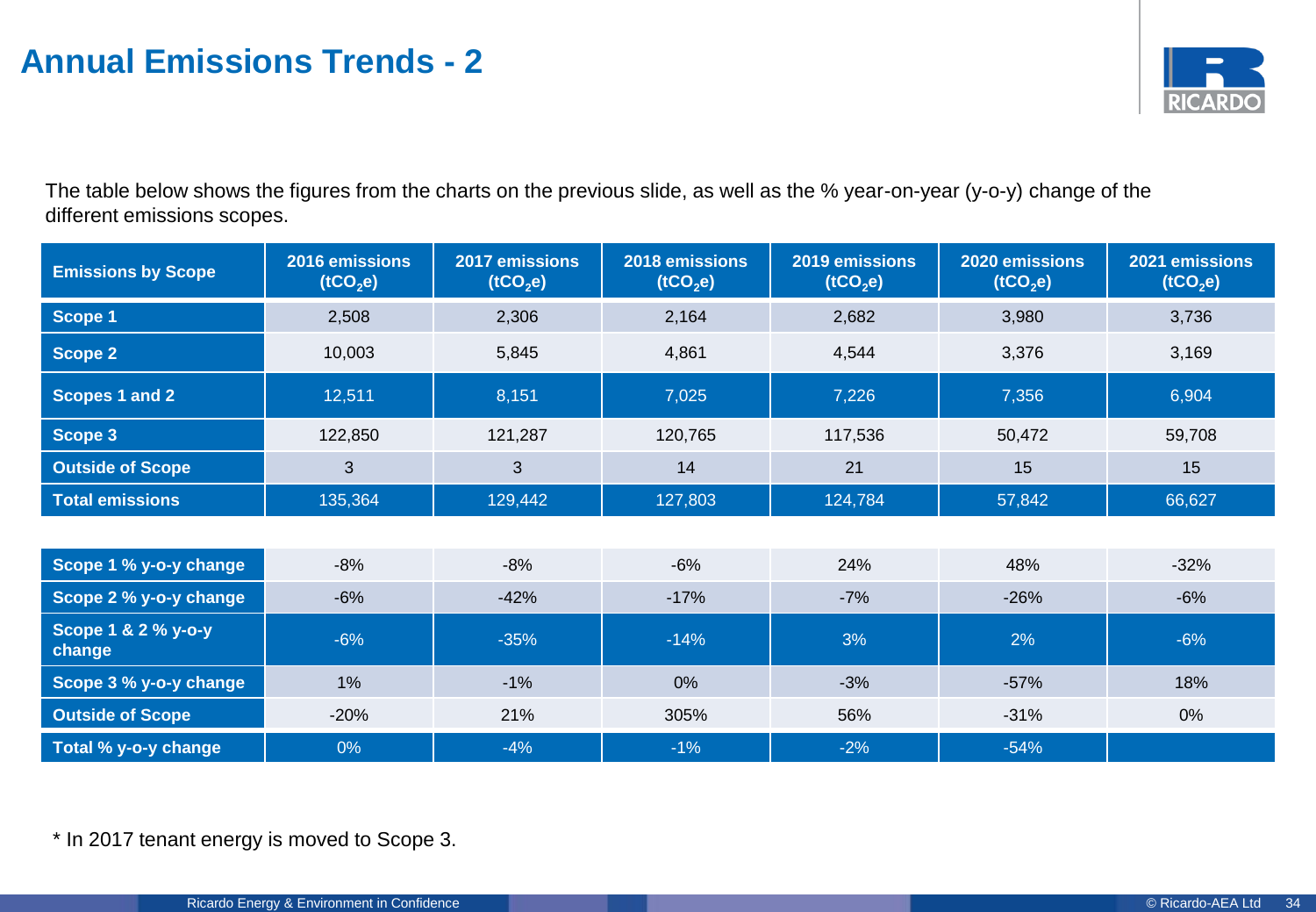# **Location vs Market Based Emissions 2021: All Scopes**



Emissions totals by scope calculated using either the location or market based emissions factors. Tenant energy is included in Scope 3.

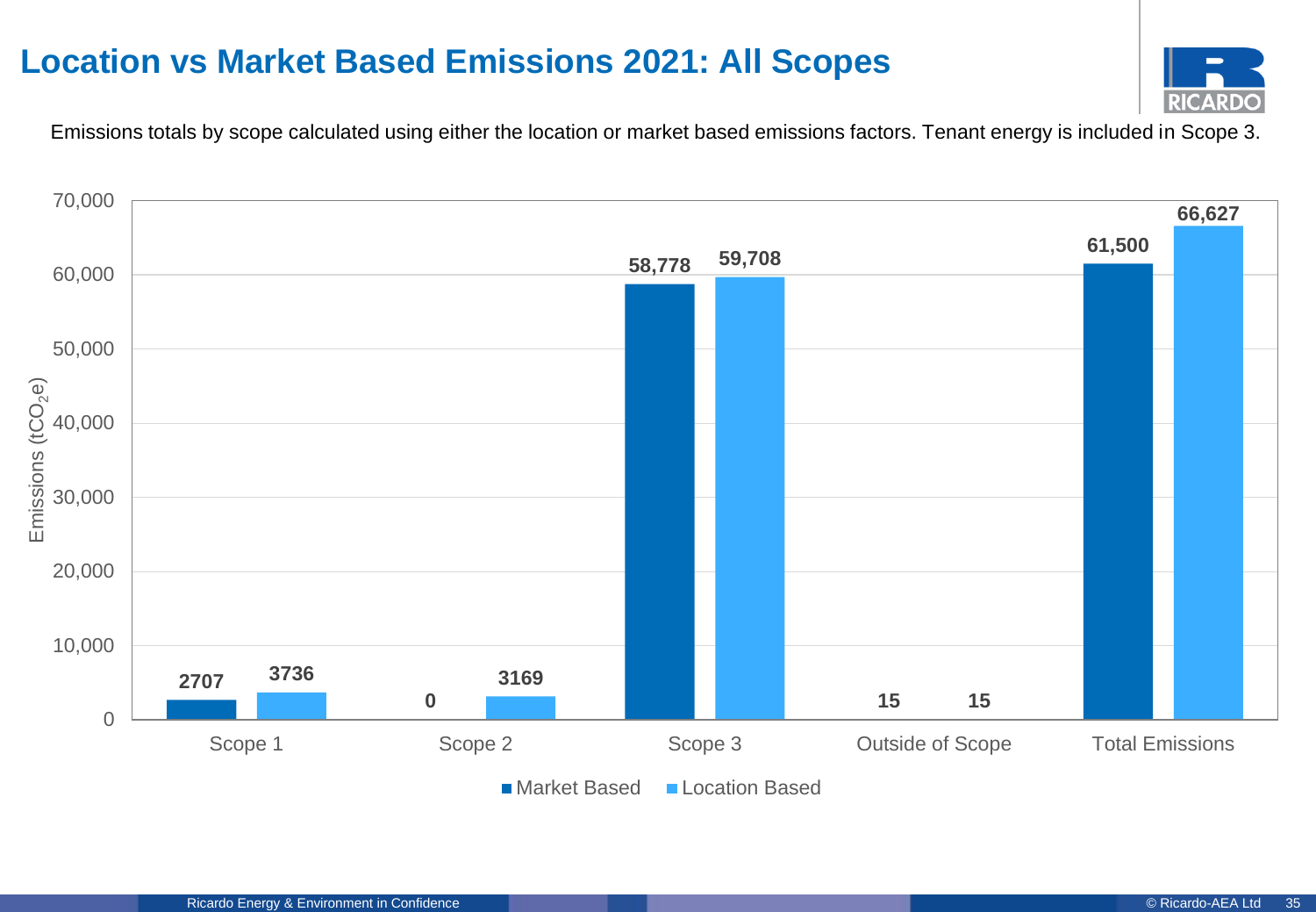| <b>Location Based Emissions</b><br>(tCO2e) | 2016                    | 2017                    | 2018    | 2019           | 2020           | 2021           |
|--------------------------------------------|-------------------------|-------------------------|---------|----------------|----------------|----------------|
| Scope 1 - Total                            | 2,508                   | 2,306                   | 2,164   | 2,682          | 3,980          | 3,736          |
| Airport natural gas                        | 1,849                   | 1,817                   | 1,607   | 2,104          | 3,350          | 2,693          |
| Airport de-icer                            |                         |                         |         |                | 415            | 498            |
| Airport operational vehicles               | 376                     | 427                     | 439     | 534            | 208            | 156            |
| Refrigerants                               | 282                     | 60                      | 100     | 30             | 6              | 379            |
| Fire training                              | $\overline{c}$          | $\overline{2}$          | 17      | $\overline{c}$ | 1              | 9              |
| Gas oil                                    |                         |                         |         | 12             | $\overline{0}$ | $\Omega$       |
| Business travel (fuel purchase)            |                         |                         | 1.43    | 0.08           | 0.02           | 0.05           |
| Scope 2 - Total                            | 10,003                  | 5,845                   | 4,861   | 4,544          | 3,376          | 3,169          |
| <b>Airport electricity</b>                 | 10,003                  | 5,845                   | 4,861   | 4,544          | 3,376          | 3,169          |
| Scope 3 - Total                            | 122,850                 | 121,287                 | 120,765 | 117,536        | 50,472         | 59,708         |
| <b>Aircraft movements</b>                  | 102,094                 | 96,428                  | 98,822  | 89,034         | 38,882         | 49,167         |
| Passenger surface access                   | 13,634                  | 14,599                  | 13,197  | 13,042         | 2,309          | 2,443          |
| <b>Staff commute</b>                       | 619                     | 631                     | 544     | 6,679          | 4,231          | 3,521          |
| Waste                                      | 3,703                   | 4,188                   | 3,008   | 3,328          | 1,753          | 1,750          |
| Electricity T&D & WTT (Gen, T&D)           | 2,543                   | 2,291                   | 1,731   | 1,647          | 1,060          | 1,523          |
| Third party de-icer                        |                         |                         |         |                | 531            | 198            |
| Third party operational vehicles           |                         |                         | 914     | 755            | 282            | 141            |
| Water                                      | 63                      | 178                     | 184     | 233            | 112            | 37             |
| Aircraft engine tests                      | 194                     | 124                     | 84      | 83             | 101            | $\overline{2}$ |
| Tenant natural gas                         |                         | 142                     | 82      | 181            | 71             | $\overline{7}$ |
| <b>Business travel</b>                     |                         |                         | 28      | 129            | 24             | $\overline{4}$ |
| <b>Tenant electricity</b>                  |                         | 2,707                   | 2,170   | 2,426          | 1,118          | 927            |
| <b>Outside of Scope - Total</b>            | $\overline{\mathbf{3}}$ | $\overline{\mathbf{3}}$ | 14      | 21             | 15             | 15             |
| Operational vehicles (diesel)              | 3                       | 3                       | 14      | 21             | 12             | 12             |
| Fire training (diesel and wood)            | 0.02                    | 0.00                    | 0.00    | 0.02           | 3.03           | 3              |
| <b>Total</b>                               | 135,364                 | 129,442                 | 127,803 | 124,784        | 57,842         | 66,641         |

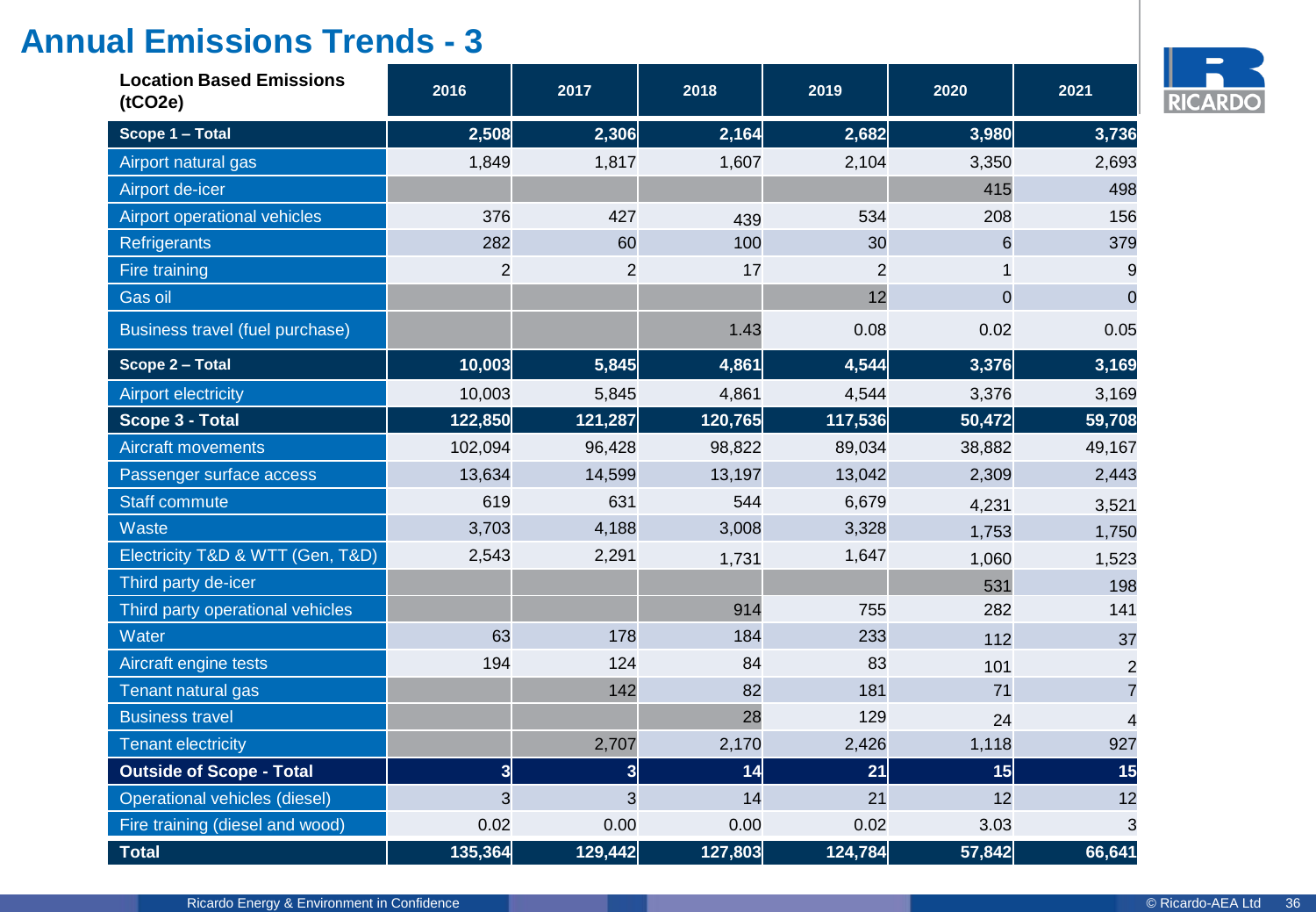

Emissions sources with largest changes from 2020:

- Refrigerant Gas use (Scope 1) emissions increased by 6220%.
- Aircraft movements (Scope 3) emissions increased by 26%.
- Passenger surface access (Scope 3) emissions increased by 6%.
- Tenant natural gas (Scope 1) emissions reduced by 90%.
- Fire training emissions reduced by 40%, primarily as a result of the reduced use of LPG.
- Airport natural gas (Scope 1) emissions reduced by 20%.

Emissions sources with largest changes from 2020, as a result of restrictions from Covid-19:

- Business travel (Scope 3) emissions reduced by 81%.
- Water supply (Scope 3) emissions reduced by 79%.
- Operational vehicles (Scope 1 and 3) emissions reduced by 38%.
- Staff commute (Scope 3) emissions reduced by 17%.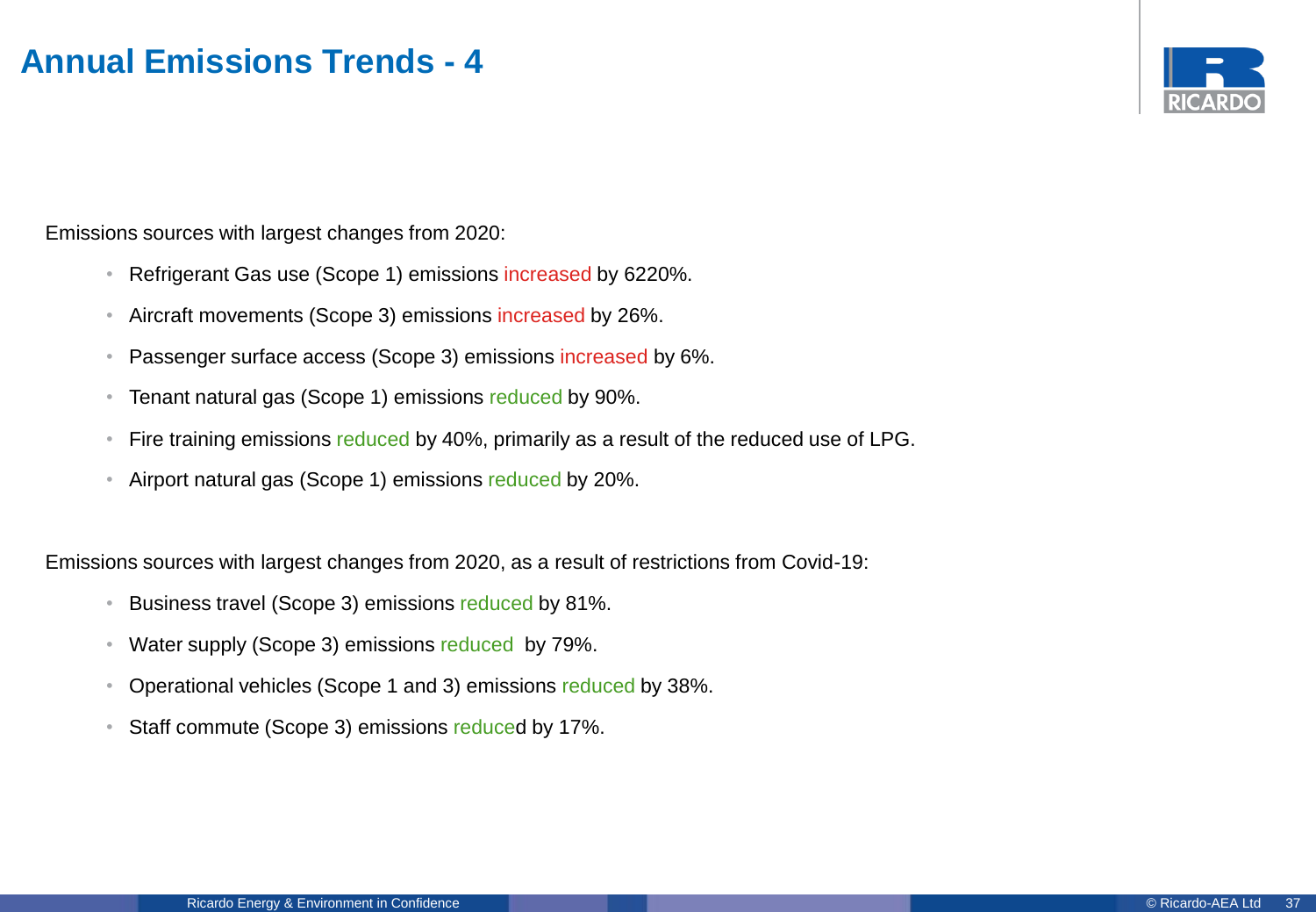# **Annex - Climb, Cruise and Descent Emissions**



Emissions from the Climb, Cruise ands Descent (CCD) stage of aircrafts going to/from Edinburgh Airport have been estimated in addition to the carbon footprint and can be seen below:

|            | 2021 ( $tCO2e$ ) |
|------------|------------------|
| <b>CCD</b> | 187,935          |

Outlined in the ACA scheme, CCD emissions have been allocated using the half way approach: Where emissions from half of the distance of all flights going to/from the airports is allocated to the reporting airport.

Flight distance was calculated with the great circle equation, utilising the origin and destination airport latitude and longitude. This flight distance was uplifted by 5.5% to reflect the fact that aircraft do not fly in a perfect straight line from one airport to another. This figure has come from studies carried out by Ricardo Energy and Environment for the UK Department for Transport, and is an update to the commonly used figure of 9%.

Fuel kg/km in-flight for each aircraft type is calculated using data from the EMEP-EEA Fuel Database.

Emissions are calculated from the fuel consumption per flight, using the BEIS emissions factor for aviation turbine fuel.

No non-carbon warming impacts have been taken into account as part of the CCD emissions.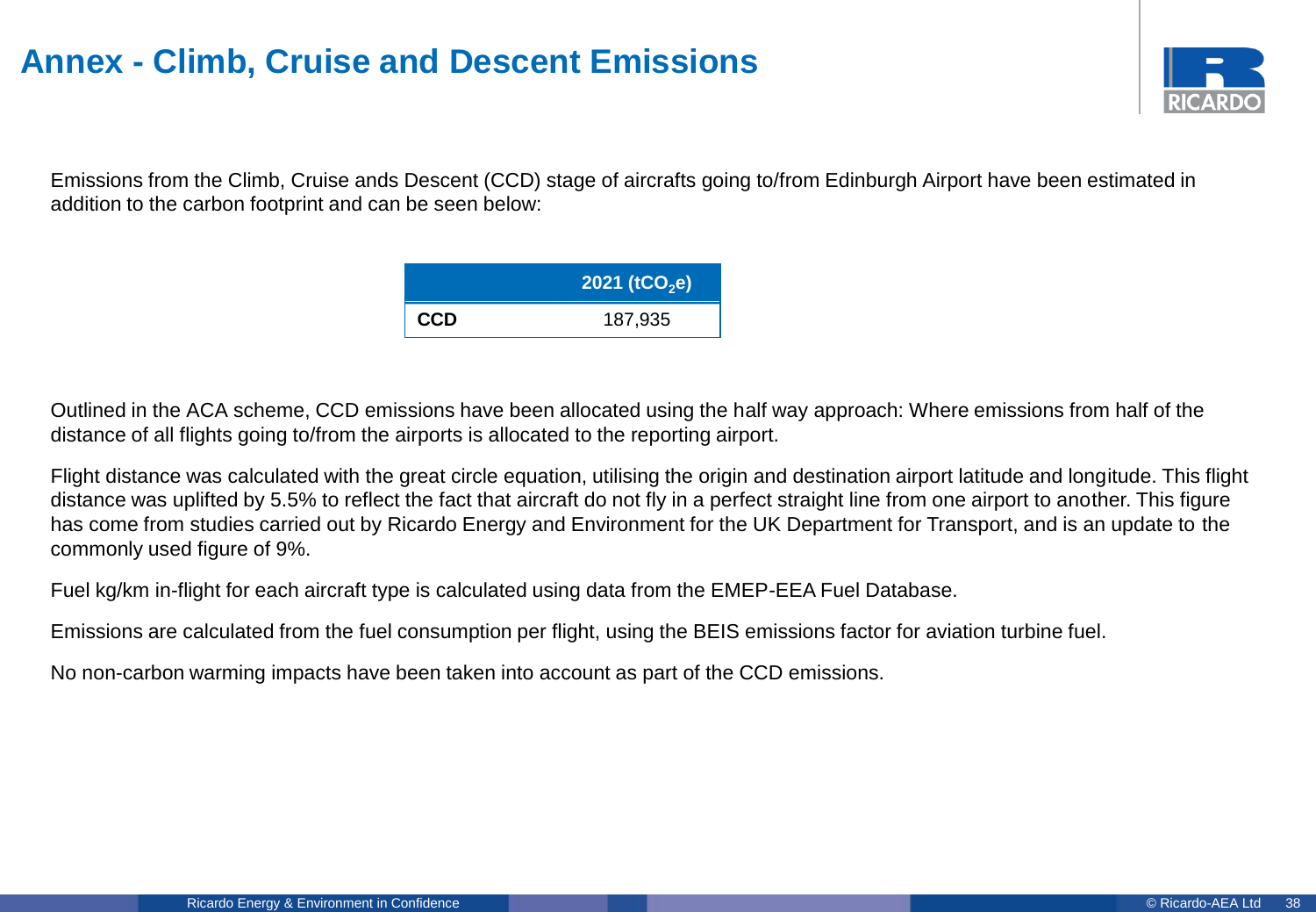

| <b>Term</b>                                   | <b>Definition</b>                                                                                                                                                                                                                                                                                              |
|-----------------------------------------------|----------------------------------------------------------------------------------------------------------------------------------------------------------------------------------------------------------------------------------------------------------------------------------------------------------------|
| <b>Arisings</b>                               | Materials forming the secondary or waste products of industrial operations.                                                                                                                                                                                                                                    |
| <b>ATM</b>                                    | Air traffic movements – an aircraft take-off or landing at an airport. For airport traffic<br>purposes one arrival and one departure is counted as two movements.                                                                                                                                              |
| Carbon dioxide equivalent (CO <sub>2</sub> e) | The carbon dioxide equivalent ( $CO2e$ ) allows the different greenhouse gases to be<br>compared on a like-for-like basis relative to one unit of $CO2$ . $CO2$ is calculated by<br>multiplying the emissions of each of the six greenhouse gases by its 100-year global<br>warming potential (GWP).           |
| <b>Carbon footprint</b>                       | A carbon footprint measures the total greenhouse gas emissions caused directly and<br>indirectly by a person, organisation, event or product. A carbon footprint is measured in<br>tonnes of carbon dioxide equivalent (tCO <sub>2</sub> e).                                                                   |
| <b>Emission factor</b>                        | An emissions factor is a representative value that attempts to relate the quantity of a<br>pollutant released to the atmosphere with an activity associated with the release of that<br>pollutant.                                                                                                             |
| <b>GHG</b>                                    | Greenhouse gas $-$ a gas in an atmosphere that absorbs and emits radiation within the<br>thermal infrared range. This process is the fundamental cause of the greenhouse effect.<br>The primary greenhouse gases in Earth's atmosphere are water vapour, carbon dioxide,<br>methane, nitrous oxide, and ozone. |
| <b>PAX</b>                                    | Number of passengers.                                                                                                                                                                                                                                                                                          |
| <b>APU</b>                                    | Auxiliary power unit.                                                                                                                                                                                                                                                                                          |
| <b>CAA</b>                                    | <b>Civil Aviation Authority</b>                                                                                                                                                                                                                                                                                |